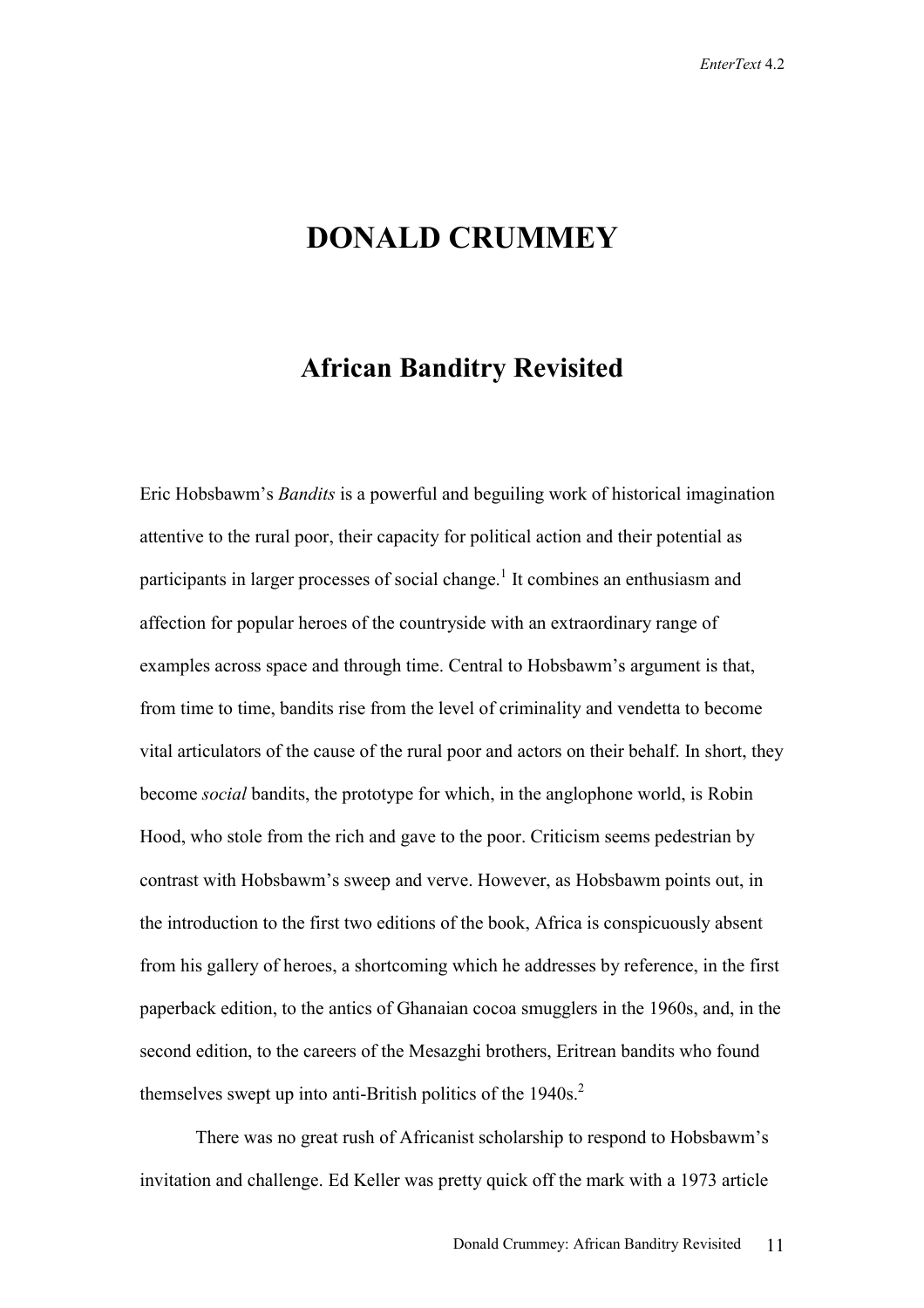in the *Kenya Historical Review*, 3 and Allen Isaacman followed in 1977 with an article in the *Journal of Southern African Studies*. 4 They were isolated figures until the publication in 1984 of Richard Caulk's "Bad Men of the Borders: *Shum* and *Shifta* in northern Ethiopia in the 19<sup>th</sup> Century,"<sup>5</sup> and in 1986 of *Banditry, Rebellion and Social Protest in Africa*. <sup>6</sup> *Banditry, Rebellion* attempted to assess the state of the field, to locate banditry and social banditry within a context that included African historiography's standing interest in protest and rebellion, to make some contributions to the literature, and to suggest some programmatic directions. How does its assessment look after thirteen years?

In the introduction I asserted the criminal character of unreconstructed banditry and suggested that Africanists would do well to follow the lead of the literature on the social nature of crime in eighteenth-century England and take more seriously the issue of criminality. The introduction also encouraged Africanists to take up Hobsbawm's challenge and engage with banditry. It suggested, on the basis of the case studies that followed, that banditry was, indeed, a significant African phenomenon, but that approaching it, initially, as rural social criminality would prove more productive than privileging the concept of the social bandit. It appeared then that there was evidence of social banditry in Africa, or at least of its myth, but *Banditry, Rebellion* argued that it would be unproductive to assume social banditry at the beginning of any research project.

I think that those judgments have stood up well to such literature as has emerged since 1986. I would like, first, to review the arguments contained in *Banditry, Rebellion*, then look at subsequent advocates of the analytical utility of social banditry, and finally review the material which has appeared since 1986 bearing on banditry and heroic criminality in Africa.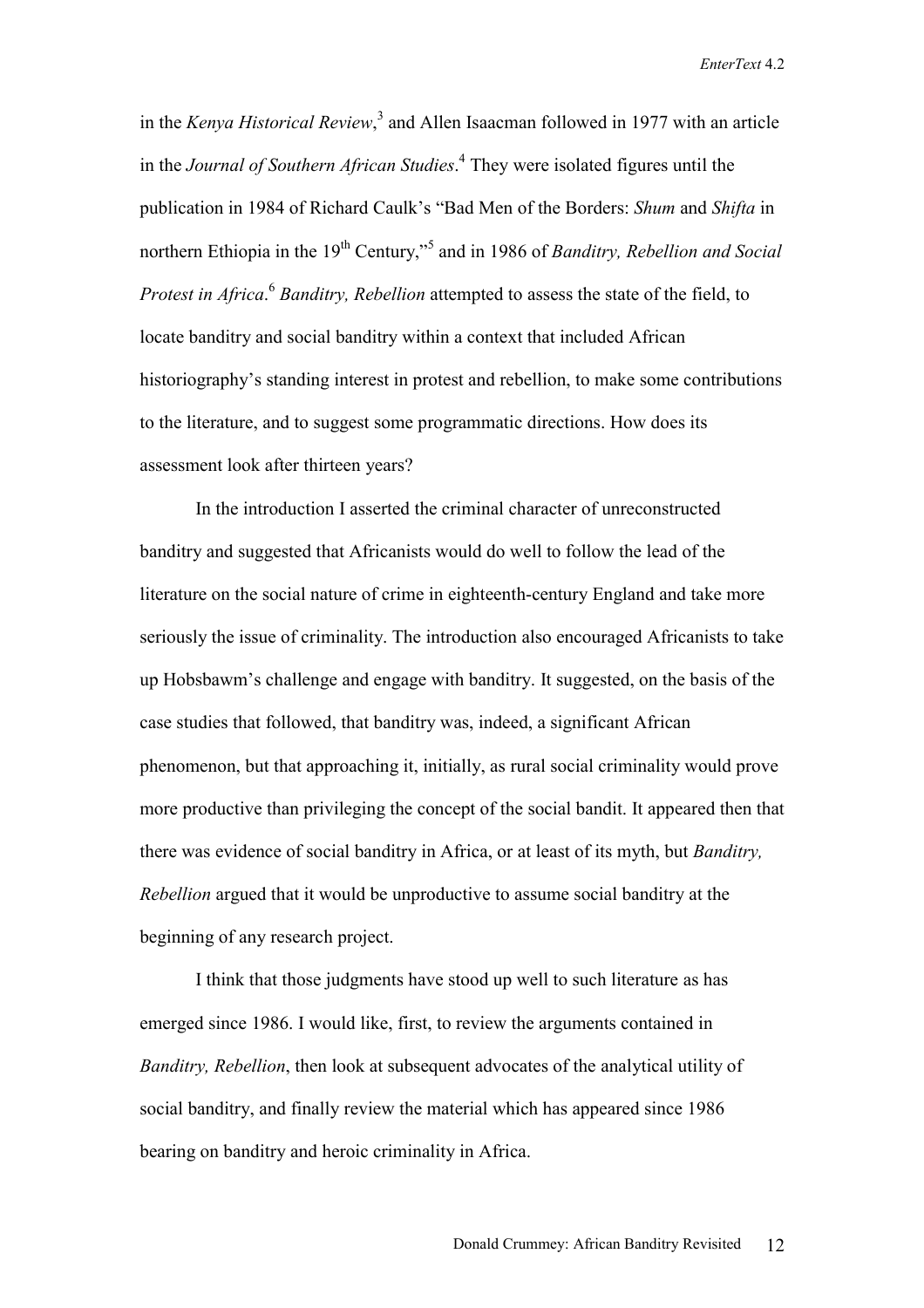The contributors to *Banditry, Rebellion* were less dismissive of the social bandit than some of the collection's critics have suggested, but, for the most part, did express difficulty in retrieving social banditry from their recalcitrant sources.<sup>7</sup> They were not reluctant to engage with the concept. Moreover their views on banditry were rather more nuanced than has generally been recognised. Hobsbawm's strongest critic in the collection was probably Ralph Austen. Austen argued that the social bandit concept was essentially inapplicable to African conditions, but proceeded to suggest that Hobsbawm's emphasis on the social meaning of criminality had been unduly neglected by Africanists and laid out some new ways in which they might more aptly conceptualise it. $<sup>8</sup>$  At bottom his analysis rested on the view that, historically, African</sup> societies are best seen as segmentary, and lacking the internal or external frontiers which make banditry possible. He noted that the European language of conquest often construed African resistance as forms of banditry, but that it would be wrong-headed to take that language at face value. On the one hand, we already have the concept of "primary resistance" to deal with the phenomenon, and, on the other, the contesting parties shared "no institutions or repertoire of values," an essential pre-condition for banditry of any kind.<sup>9</sup> Yet Austen stood alone among the contributors to *Banditry*, *Rebellion* in the extent to which he separated himself from Hobsbawm and in arguing that Africanists needed a new typology for understanding the political significance of social deviance.

At the opposite end of the analytical spectrum, and closer to the ground which I occupy myself, Ray Kea argued that the frontiers denied by Austen in fact characterised a succession of states and societies on West Africa's Gold Coast, at least from the fifteenth century, and demonstrated that both the European and African language sources available for the region contain a rich vocabulary of banditry.<sup>10</sup>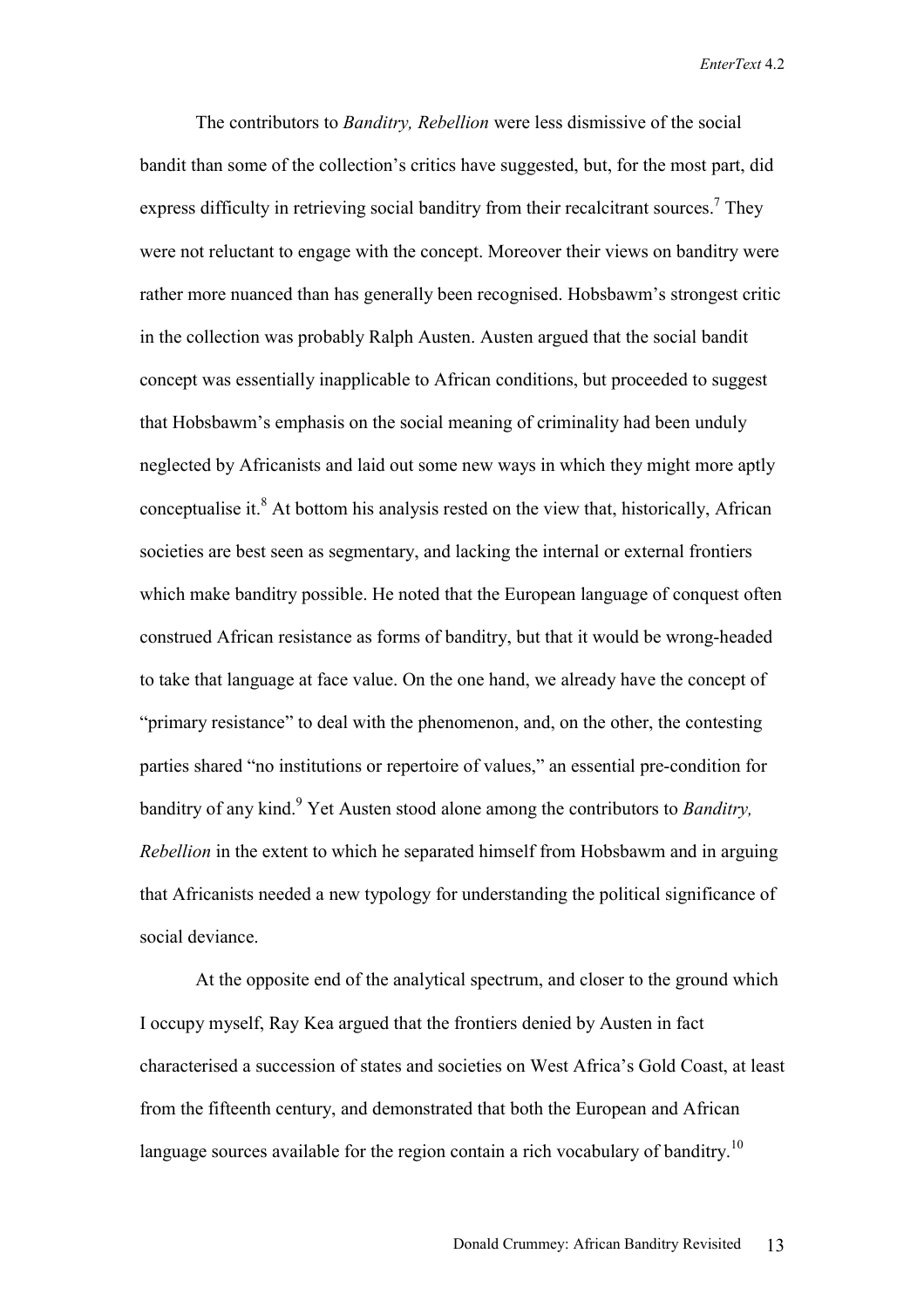Nevertheless, he, too, found few heroic examples and concludes with a reference to Gramsci, "Every trace of independent initiative on the part of subaltern groups should therefore be of incalculable value for the integral historian," which I take to be an endorsement of the view that the social context and meaning of criminality are valuable terrain for the historian to explore.

Rob Gordon, like Ray Kea, had no problem in finding bandits, in his case in twentieth-century rural Namibia, and he demonstrated persuasively that rural crime is an illuminating prism through which to approach the various stages of German and South African incorporation of the people whom they called Bushmen.<sup>11</sup> Each stage was marked by changing forms and incidents of crime in the countryside. Bushmen appear in early colonial legal records primarily for their offences as farm labourers. However, starting around 1911, the incidence of stock theft and other kinds of rural crime swell to a high in the 1920s, and Bushmen appear as the principal culprits. Thereafter, Bushmen stock offences slowly decline. Gordon argues that the rise in stock theft coincided with and was a response to European settlers increasingly occupying Bushman land and turning it into cattle ranches. The slow subsequent decline in stock theft Gordon connects with the steady assimilation of Bushmen as farm labourers. Banditry, in twentieth-century Namibia, was indeed a form of social crime.

One of the more interesting references to banditry in *Banditry, Rebellion* was by Alison des Forges in her study of a 1912 rebellion in Rwanda.<sup>12</sup> Rwandan society in 1912 recognized three major groups—the Abahutu cultivators, the Abatuutsi pastoralists, and the Abatwa hunting people. Des Forges finds the category of bandit useful in discussing the political and social role played by a group of Abatwa led by one Basebya. Basebya and his followers, skilful archers, had become the personal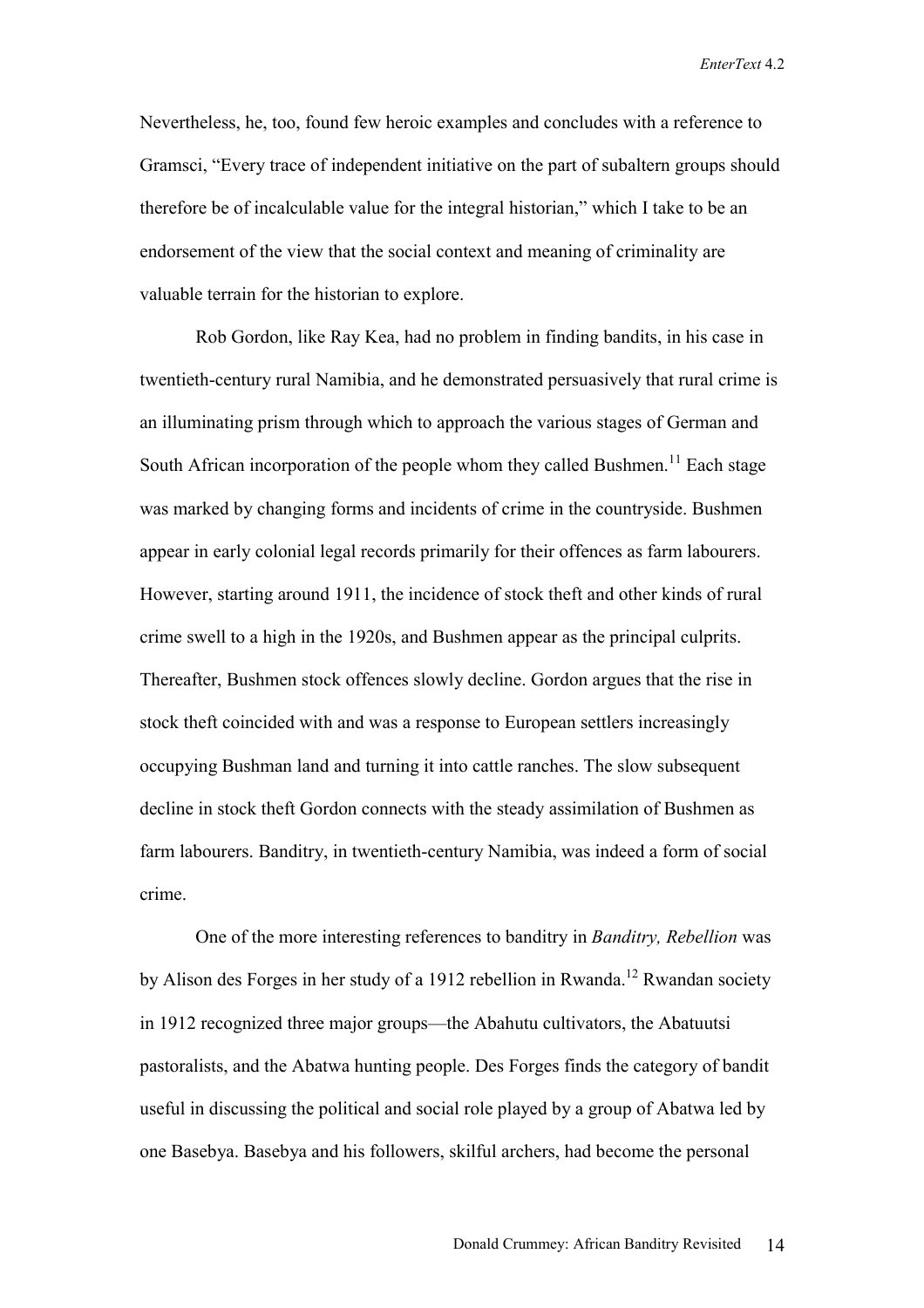guard of Rwabugiri, a formative ruler who died in 1895. Basebya opposed Rwabugiri's successor and withdrew his men into a vast swamp in northern Rwanda where they lived by hunting and plundering the local cultivators, their power and influence increasing following a famine in 1905. By 1907 the demands of German colonialism, channelled through the Rwandan court of Rwabugiri's successor, was generating increasing opposition in northern Rwanda, and substantial numbers joined Basebya. "He and his group proclaimed no political goals and attacked all who had not paid for their protection, elite and ordinary people alike. But their life outside the law made them by definition enemies of the ruler ..."<sup>13</sup> In 1912 Basebya hitched his wagon to the rising star of a religious medium turned royalist pretender and became his key supporter. Basebya now organised his growing band into two groups, one of Abatwa, one of cultivators and pastoralists. Des Forges reflects that it is impossible ultimately to determine the motivations of the Abatwa in supporting rebellion against colonial oppression, for, while they had good reason to hate the European-supported Rwandan court, they plundered other supporters of the pretender. In April of that same year the Germans successfully attacked the pretender and a few days later captured and executed Basebya. His band passed from the record. Des Forges is persuasive, *pace* Austen, that "bandit" usefully describes the role that Basebya and his followers came to play. Moreover, social banditry seems at least possible as an interpretation of their participation in the rebellion of 1912.

Terence Ranger explored the meaning of banditry within the framework of Zimbabwe's guerrilla war for independence which started in the late 1960s and led to independence in  $1980$ <sup> $14$ </sup> He noted that there was some background to social banditry in earlier colonial Southern Rhodesia, primarily through the existence of independent bands which haunted the eastern borderlands with Mozambique. He also noted that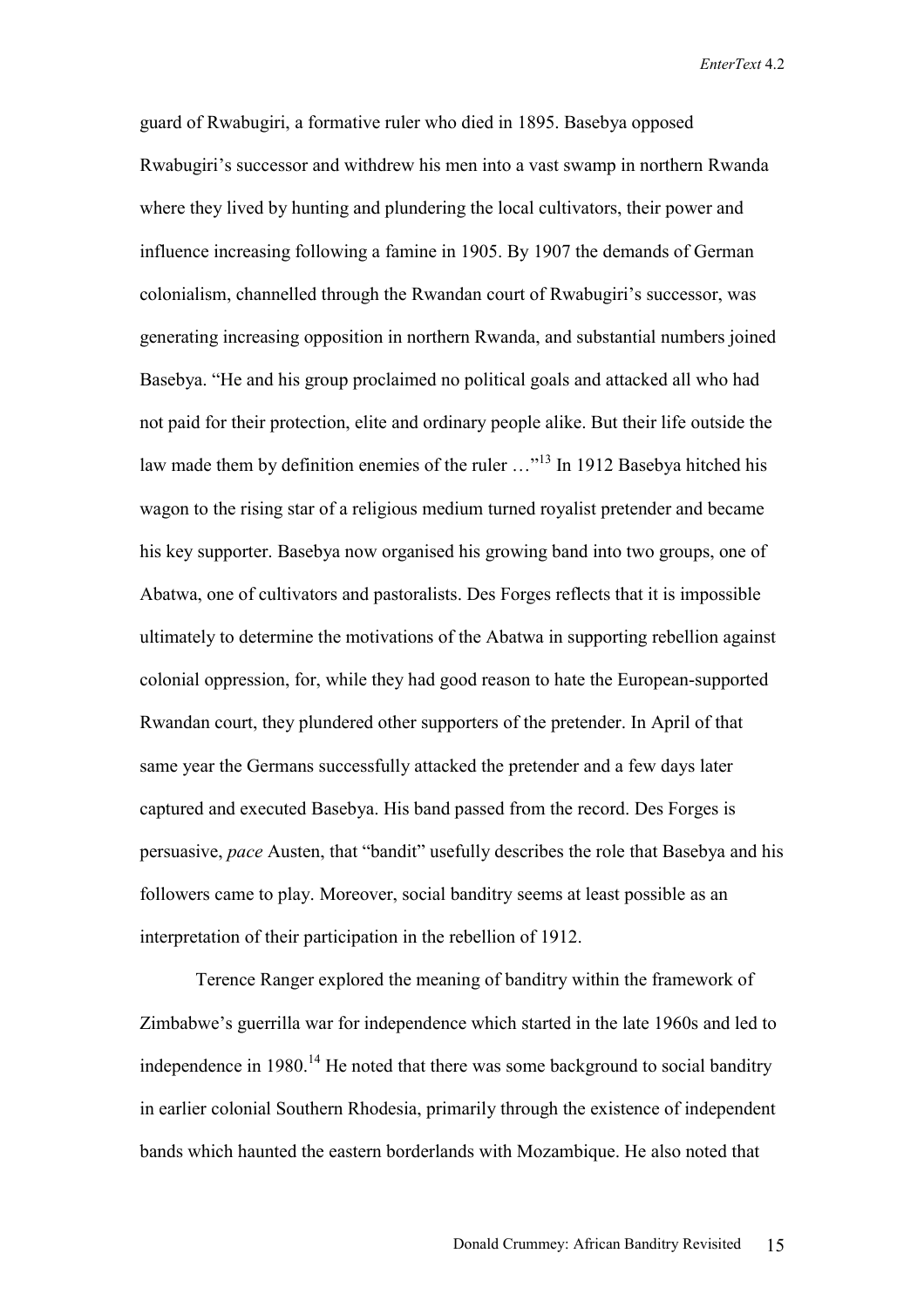poaching flourished in "Crooks' Corner," the borderlands linking Southern Rhodesia, South Africa and Mozambique, evidence documenting the South African side of the border bearing on the first three decades of the twentieth century and on the Rhodesian side for the late 1950s. Here we have rural folk, criminals in the eyes of the state, and, apparently, heroes in the eyes of their farming neighbours. One of them achieved the status of a social bandit, "Rhodesia's Ned Kelly," who "frequently presented meat to his temporary African neighbors."15 However, most of Ranger's chapter dealt with the period of guerrilla warfare, which he used to explore the differing forms of legitimacy which armed bands achieved or failed to achieve. Bandits are armed bands—guerrillas—without the sanction of a political party, whose legitimacy is recognised by the peasants. These bandits achieve social status if and when they acquire legitimacy in the eyes of those same peasants. Ranger claimed that such groups existed, their exemplar being Obert Dhawayo, who plundered only European property and who was viewed by local people "as a sort of Robin Hood."<sup>16</sup>

Fernyhough, Caulk and I all explored Ethiopia, an African example rife with banditry, an institution embedded in an agrarian, hierarchical, class-divided society. Indeed, Ethiopia has given us the vernacular term by which bandits are known throughout north east Africa—*shefta*—a term which I parse below. Bandits are commonly encountered in the literature, both indigenous and foreign, dealing with the Ethiopian highlands in the nineteenth and early twentieth centuries. Ethiopia, particularly in the later nineteenth century, was going through the strained process whereby the monarchy re-asserted itself as a central actor on the national political stage. European imperialism was an ever-intensifying force in the region, but it impinged little on the Ethiopian countryside, with few exceptions apart from Eritrea,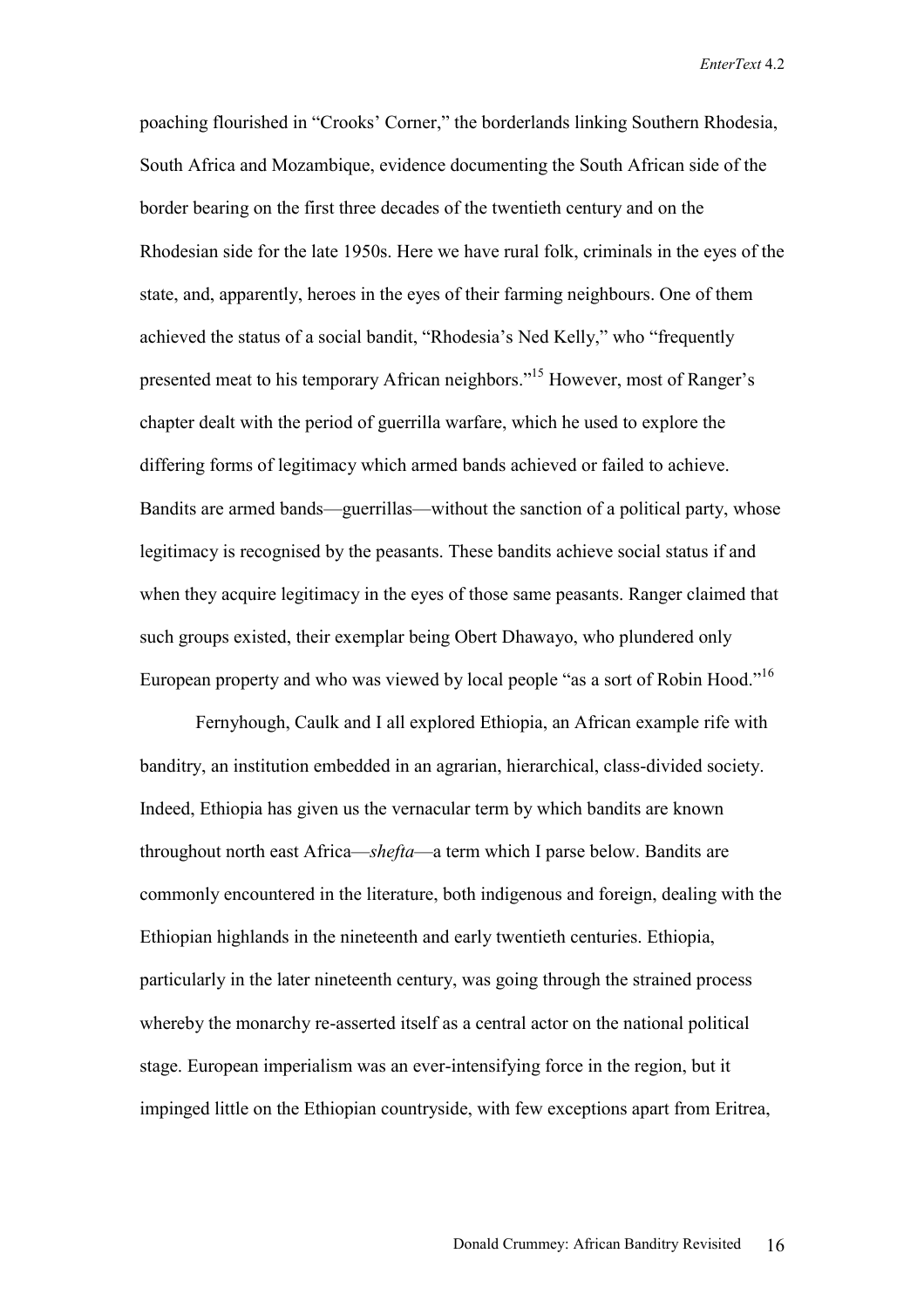until far into the twentieth century. The forces generative of banditry in Ethiopia were primarily indigenous and the cultural understanding of *shefta* entirely so. Caulk first drew attention to Ethiopian banditry in a 1984 article.<sup>17</sup> He reviewed the evidence concerning *shefta* in the Tegreñña-speaking areas of northern Ethiopia in the nineteenth century, starting with the case of one *Balgada* Araya of the 1840s. He noted that most *shefta* also received appointments (*shum* = appointee), that one of them actually seized the throne, becoming Emperor Yohännes IV, and argued for an intimate relationship between the Ethiopian nobility and the institution of banditry or *sheftenät*. On the political motives of noble Ethiopian *shefta*, Caulk cited the revealing letter written by Däbbäb Araya to the British at Aden in 1888. "I treated with the Italians and I submitted to them thinking that all other Abyssinians dependent on them will be under my orders. I wished to be the only Chief without having other Chiefs on my side; they made other Chiefs, that made me angry, and I decided to desert them."<sup>18</sup> Nor did Caulk's sources paint a more favourable picture of common bandits, who made their livings by cattle rustling and raiding caravans. "Popular culture did not make any pretense that their exploits served social justice by settling accounts (*pace* Hobsbawm)."<sup>19</sup>

In his contribution to *Banditry, Rebellion*, Caulk dealt with the rich case of Bahtä Hagos, leader of an 1894 rebellion against the Italians in Eritrea, who started his career as a bandit (the term *shefta* is used in both Amharic and Bahtä's native Tegreñña), driven by a blood feud to take refuge in wild country. He formed a band and proved adept at raiding and plunder. Nevertheless, the position from which Bahtä led his revolt was an Italian-appointed one.<sup>20</sup> In 1889 he started a connection with the Italians, then still based at the coast in Massawa, and not long after received their appointment as a local ruler. In 1894 he revolted. Originally motivated by a growing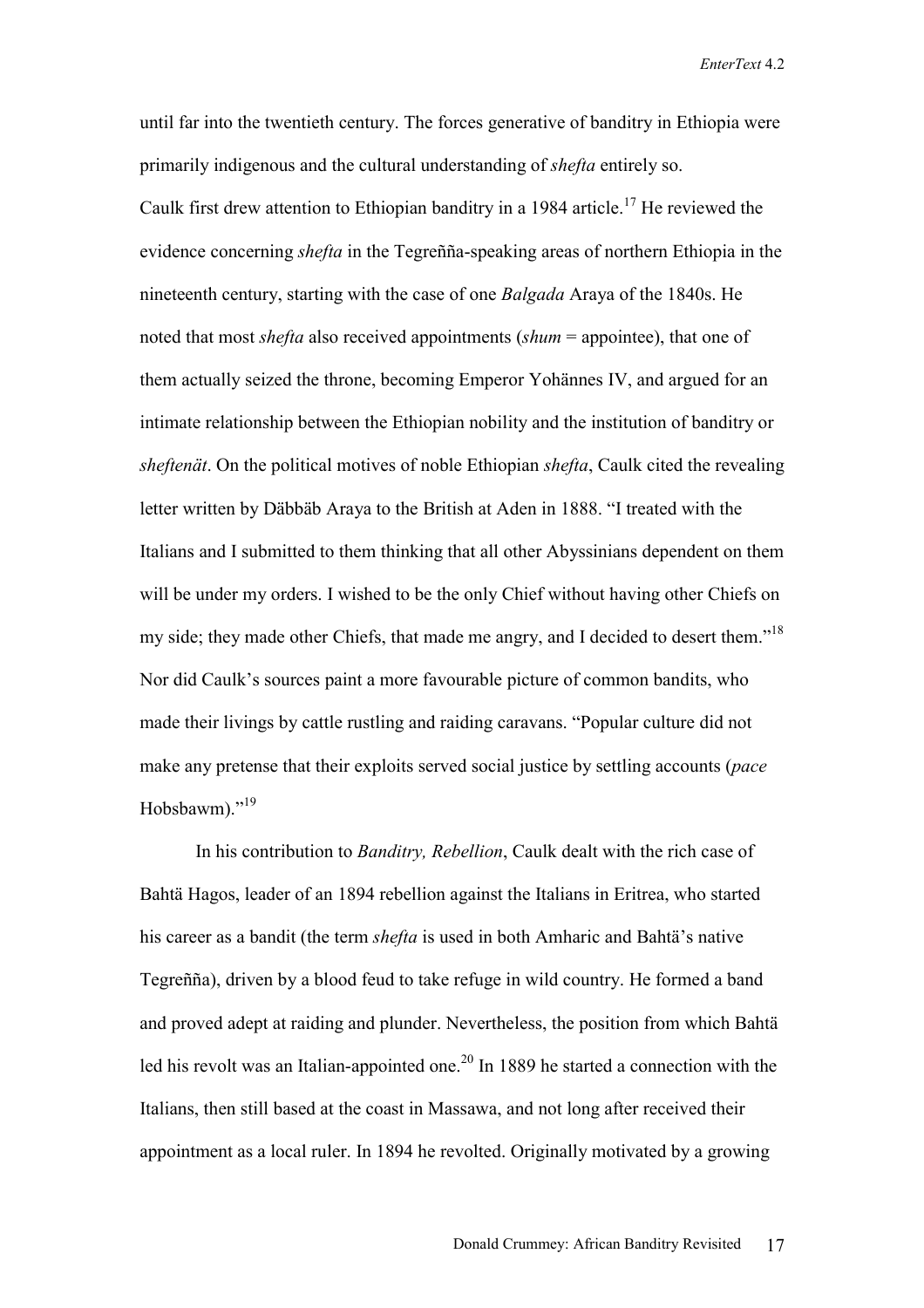sense of his own political insecurity, he soon found himself articulating a host of local discontents against Italian high-handedness, no longer as a bandit, but as rebellious appointee.

My chapter in *Banditry, Rebellion* explored themes first established by Caulk in his 1984 article. My point of departure was semantic, an analysis of the words *shefta* (= bandit) and *sheftenät* (= banditry), which, as I pointed out, derive from the Amharic root *shäffätä*, "he rebelled."<sup>21</sup> A *shefta* then is a rebel, in some respects a "primitive rebel," although in a sense somewhat different from that intended by Hobsbawm in his earlier work, *Primitive Rebels*, out of which *Bandits* emerged.22 Hobsbawm's rebels were primitive by reference to the more secular, centrally focused rebels of the developing socialist movements of the European world. Mine were "primitive" in lacking all but the most elemental ideological motivation and in rebelling, primarily, in the interests of their own social and political advancement. The article noted that both the Ethiopian and European language sources supported the view that *sheftenät* covered much the same linguistic terrain as the English "banditry," and went on to discuss two of the most famous *shefta* of nineteenthcentury Ethiopia, the future emperors Téwodros II and Yohännes IV. *Sheftenät* in the nineteenth century, it thus appeared, was most saliently an institution for career mobility of the Ethiopian nobility.

Yet the interest and challenge of Hobsbawm's *Bandits* is to illuminate the obscure dynamics of rural protest and resistance. My chapter took up this issue, exploring peasant political behaviour as revealed by the same sources. I ought to have been more explicit about the language involved. The European references are unproblematic. In my review of the Ethiopian language sources, I looked for references to what, in Amharic are called the *balagär*, "farmer," "country person,"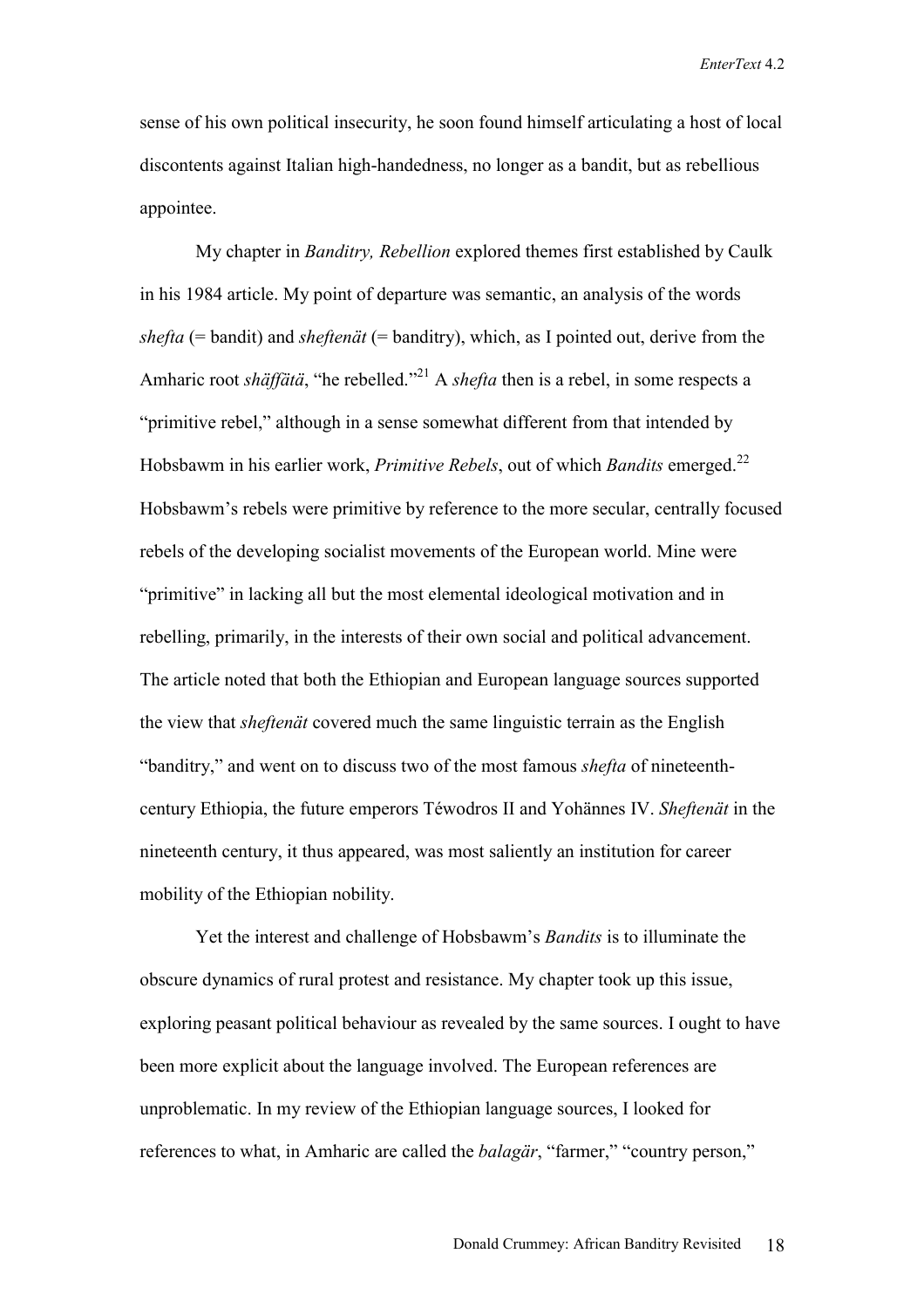"peasant."<sup>23</sup> To be sure, the term is used loosely, but, then, so is "peasant." The nineteenth-century sources give us a number of examples of "peasant/*balagär*" political behaviour, but establish no meaningful progressive connection between peasants and the institution of banditry.

Fernyhough's review, although replete with colourful incidents and characters, yielded much the same result.<sup>24</sup> The twentieth-century information is much richer than the nineteenth, leading to subtler observations, and Fernyhough found the involvement of all social groups in banditry. Whereas my nineteenth-century sources bore primarily on the leadership of *shefta* bands, Fernyhough had more information on their membership and found a significant proportion of it to be of peasant origin. He noted how banditry particularly flourished on the national borders, in and around internal administrative boundaries, and in rugged terrain. He also drew attention to the extraordinary amount of banditry around Lake T'ana. Fernyhough explored the social and political conditions which fostered banditry, pointing out the potent coincidence of natural disasters and internal military conflicts in the decades surrounding the turn of the twentieth century. He suggested that soldiers disbanded following the Battle of Adwa and that the suppression of internal revolts was a prime source of bandits. Bandits rustled cattle, raided for slaves, and plundered caravans, and even bandits of lowly origin plundered indiscriminately. Banditry also served career mobility. Whereas in the nineteenth century the very throne was at contest, in the twentieth century the political ambitions of the *shefta* now focused at the provincial level and lower.

On the issue of social banditry, Fernyhough noted how bandits in both Eritrea and Ethiopia became caught up in political struggles, starting with the Ethiopian resistance to the occupation which followed the Italian invasion of 1935. In the 1940s,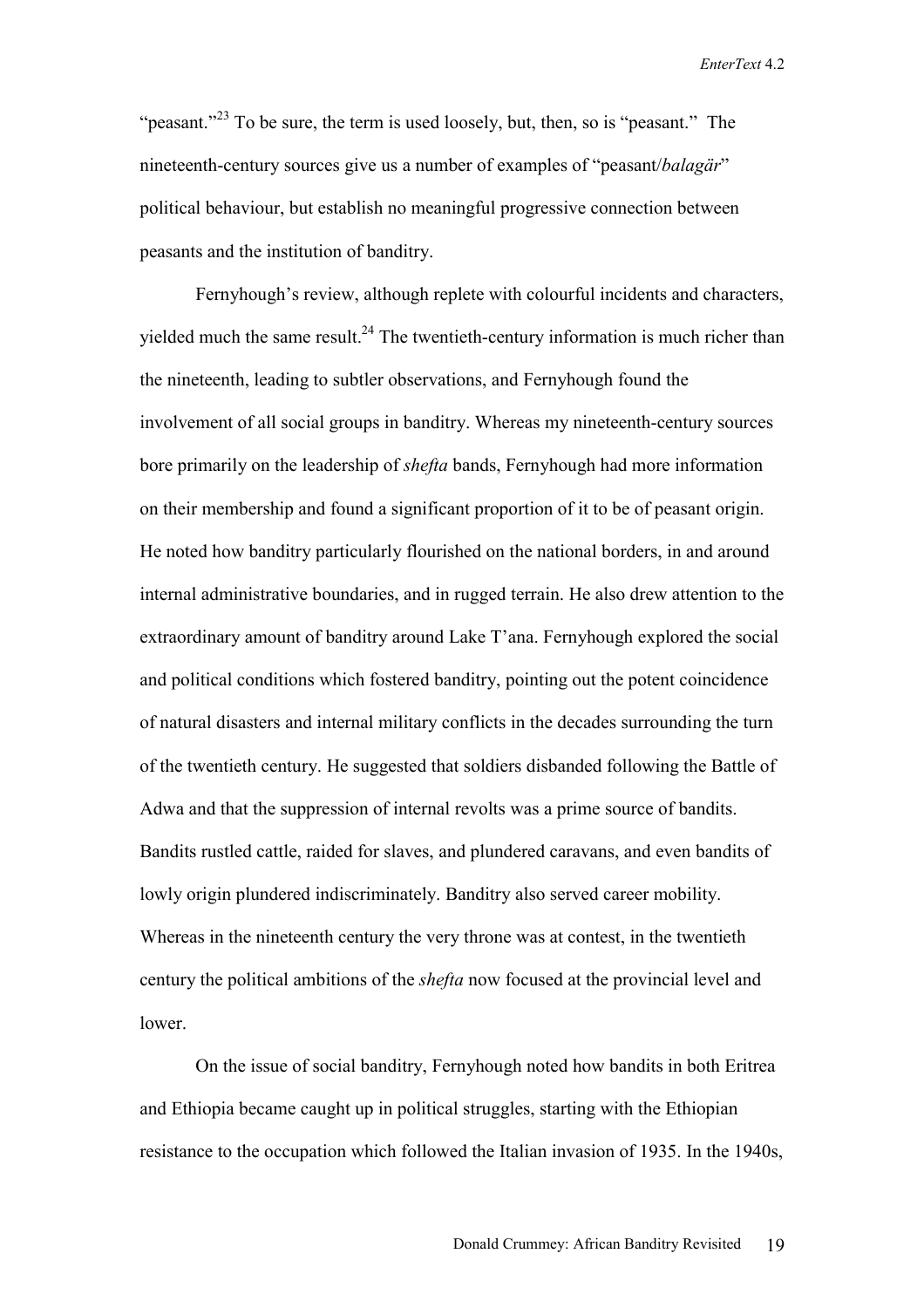the Mesazghi brothers committed themselves to the struggle to rid Eritrea of British rule. Thus, in the epic national struggles against twentieth-century European imperialism Ethiopian bandits played out the role of the social bandit. But Fernyhough's summary judgment on Ethiopian banditry was harsh: "For most peasants, *sheftenät* was a burden of tribute and fear."25 Nor does the evidence which Caulk and I reviewed lead to a significantly different conclusion.

The aura of social bandit *does* surround Kassa Haylu who seized the imperial throne as Téwodros II in 1855.<sup>26</sup> Kassa was the son of a titled nobleman and halfbrother of a powerful nobleman of the 1830s. Sources closest in time to Kassa's early career describe a rebellious nobleman, who in the early 1840s launched his career on Ethiopia's western frontier, supporting himself as a highwayman and plunderer of folk who lived beyond the pale of Ethiopian society. He raided these same people for slaves and reduced them to the status of serfs. He entered a bandit subculture, marrying the daughter of another *shefta* (whom he subsequently divorced), and leaguing with yet others. His official chronicler recounts an incident from these early years in which Kassa provided relief to Christian peasants suffering from natural calamity. He gave them "*lots* of money" and directed his soldiers to clear the forest and break land on behalf of the peasants. It seems much more an act of *noblesse oblige* than of social banditry, given that Kassa went on to assume the imperial throne. A later source has glossed this incident, claiming "The peasants of Qwara loved him… all the peasants became *shefta* with *Lej* Kassa, and young men joined him from as far away as Dämbeya and Ch'elga."<sup>27</sup>

The aura of Kassa as social bandit increases in direct proportion to the distance we remove ourselves from what we actually know about his career. If this is not the case with all social bandits, it is certainly the case with many. Hobsbawm's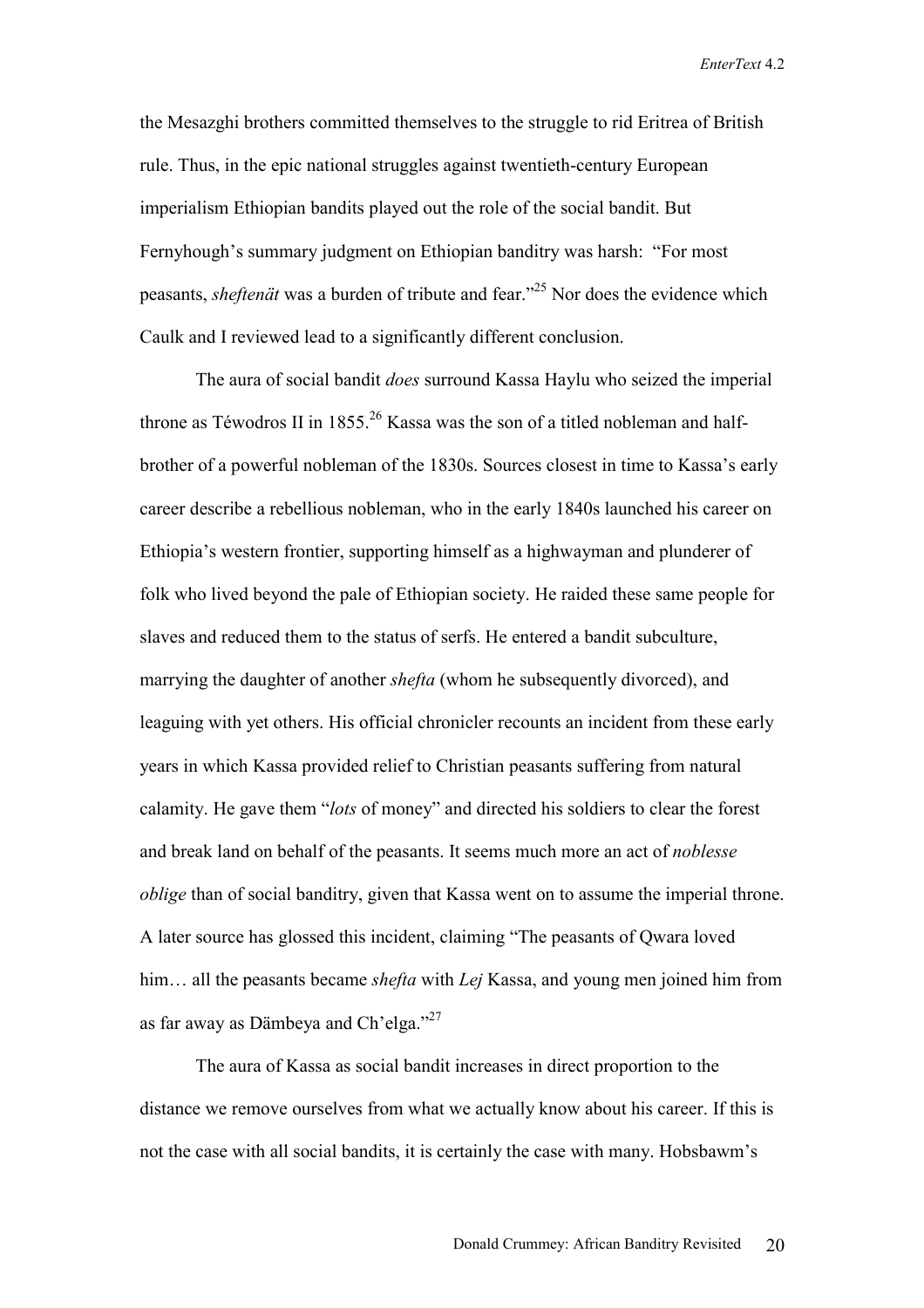prototype, Robin Hood, may be taken as a case in point, his very historical existence uncertain, his personage and role the construct of generations of tradition. Yet surely this is a phenomenon—the remarkable tendency for agrarian societies through time and across space to construct models of heroic vindication and redistribution—in itself worthy of attention. Yet such figures are *not* widely manifest in the literature about Africa.

I would summarise the contributions of *Banditry, Rebellion* to the question of banditry and social banditry in Africa as follows. Most contributors took precisely the line which Austen argued against. Kea and des Forges found banditry in the hierarchical societies with which they deal, the one on the West African coast and its hinterland, the other in the East African Great Lake region. Southern Africanists, dealing with states which radically alienated African property and delegitimised African values and customs, reported banditry in Namibia, Zimbabwe and Mozambique. Ethiopianists found it throughout the northern Ethiopian highlands as a product of historic Ethiopian society and its state. Social banditry they all found elusive, although the Southern Africanists, Ranger and Gordon, found the concept of considerable utility. Des Forges showed how a bandit leader provided critical support for one of the leading rebels against the oppression of early German rule. The Ethiopianists reported the myth at work in the nineteenth century and noted that in the crises of the 1930s and 1940s involving questions of national survival and independence, bandits did participate in political resistance, lending their support to the emperor, in one case, and to a secular political party in the other. Enough selfjustification; what have Africanists had to say about banditry following the publication of *Banditry, Rebellion*?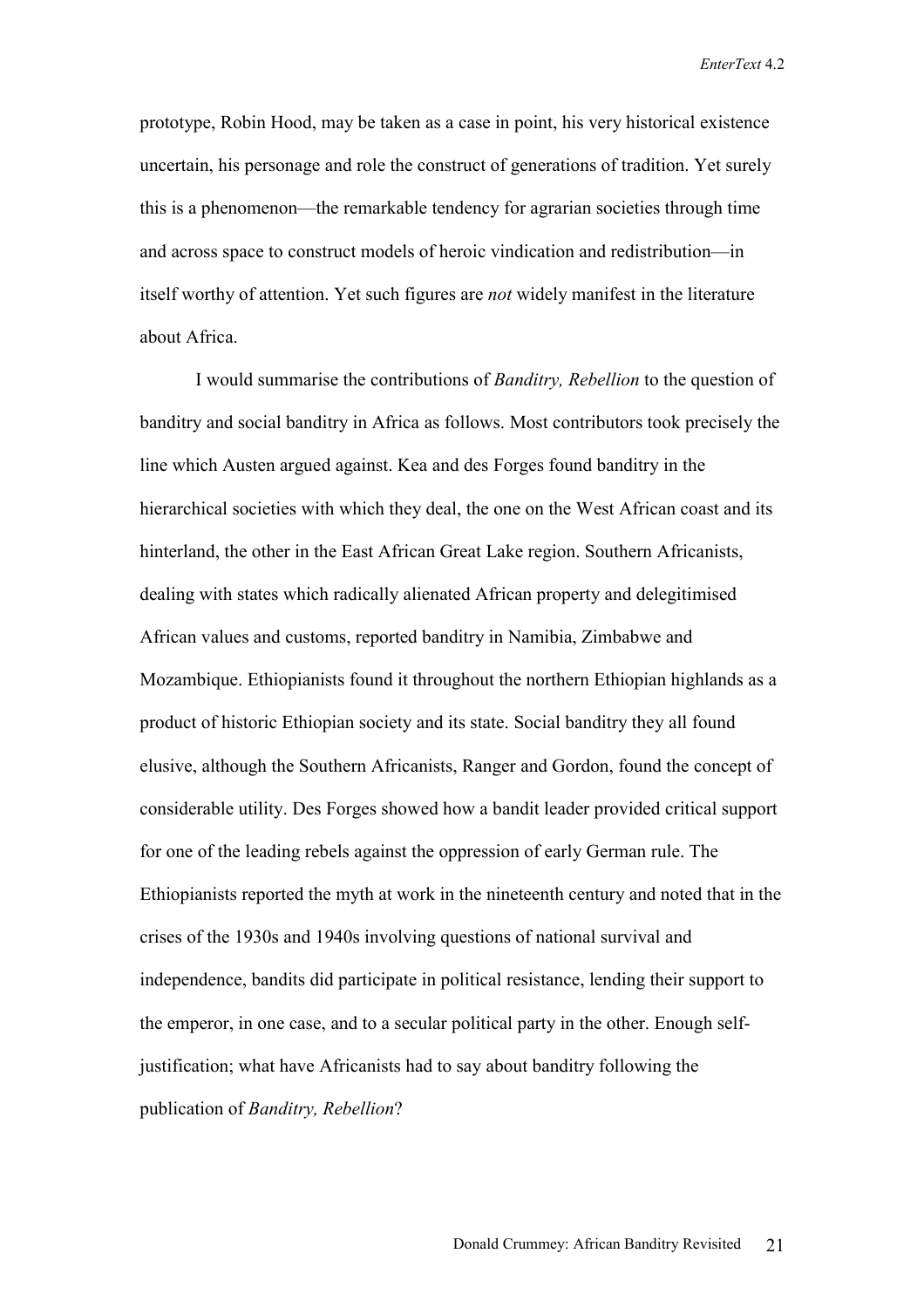First of all, banditry remains a popular pejorative with which people seek to discredit others. A typical example is the *Economist*, which on August 8, 1992 published a story entitled "Banditry versus politics," which argued that, in those days of transition in South Africa, no one was really ruling the country. The larger event was a general strike called by the African National Congress, but within that epic contest, the *Economist* chose rather to focus on the story of two journalists who, their car having been hijacked, were left for dead by their assailants. Neither the government, whose security forces were in the area, nor the ANC, who had instructed its followers to help journalists, were able to protect them: "Banditry, not politics, rules."<sup>28</sup>

Allen Isaacman, in a major review article dedicated to peasants and rural social protest in Africa, addressed social banditry.<sup>29</sup> He suggested that there were two schools of thought on this question. One school of thought "rejects the penchant of colonial regimes for dismissing most forms of rural protest as deviant criminal behavior." The other school of thought, partially, but not wholly associated with *Banditry, Rebellion*, was not so clearly characterised. Isaacman noted that Austen dissociates himself from the concept but that some contributors to the volume did find social banditry useful. Isaacman did not come to terms with those chapters of *Banditry, Rebellion*, particularly the Ethiopian ones, which document African banditry, but which find little incidence of social banditry. He comes close to suggesting that any rural phenomenon which the European colonial rulers of Africa called crime counts as social banditry, which, in turn, would lead to the odd position of having social bandits without really having bandits in the first place. The introduction, and most (probably all) of the contributors to *Banditry, Rebellion* rejected "the penchant of colonial regimes for dismissing most forms of rural protest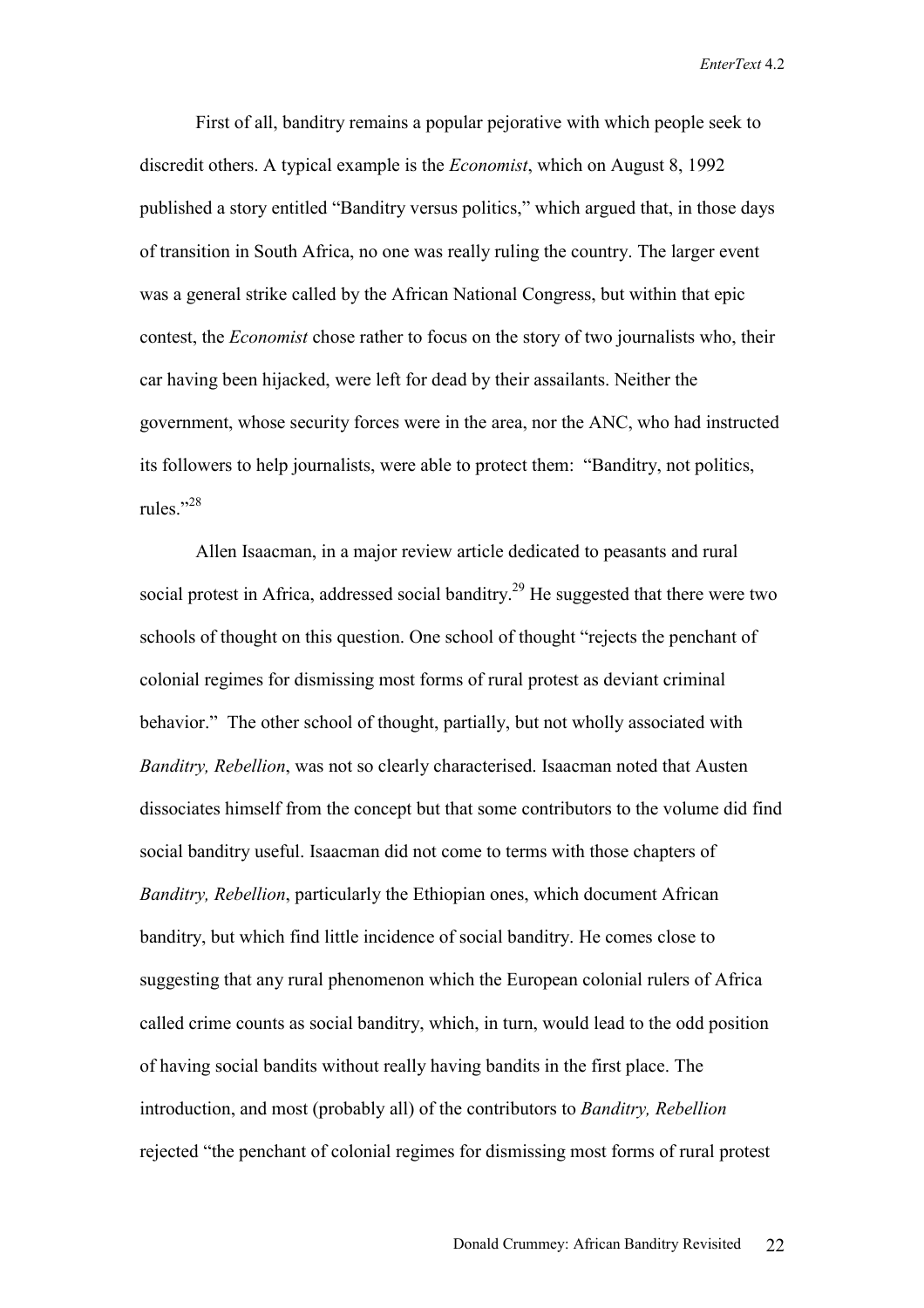as deviant criminal behavior." Indeed, one of the main contentions of the introduction was precisely that we should be sceptical of claims of criminality in the context of colonial Africa, and that, where it might reasonably be held to exist, we should explore its social content and meaning. Banditry is a special case, prior to, and inclusive of, social banditry. Banditry, the institution addressed by Hobsbawm, is embedded in rural societies, and bandits are recognised as such by rural folk. Local languages have specific terms for bandits and if the "criminals" in question are not locally recognised as bandits, and labelled as such in an African language, then bandits they are not, but something else again. *Banditry, Rebellion* argued that banditry pure and simple did exist in Africa and that we should be attentive to it and to its social meaning. If this institution came to serve some larger social or political end, well and good, but its prior existence had first to be established.

Isaacman cited Catherine Coquery-Vidrovitch and her 1988 book, *Africa: Endurance and Change South of the Sahara,* to suggest that social banditry was a fairly widespread phenomenon in Africa. I find the reference unpersuasive, at least so far as her case is revealed by her index for banditry.<sup>30</sup> She, too, moved directly to social banditry without first passing through banditry.<sup>31</sup> Her book has a section (pp. 183-8) on "Passive Resistance and Social Banditry." Noting that standard anthropological treatments of Africa have "eliminated the concept of marginality from the history of Africa," she continued, "This amounts to a claim of uniqueness for African societies, since social banditry exists throughout the rest of the world, from Sardinia to the Ukraine, from Java to Brazil." Since social bandits are a universal phenomenon then they must be found in Africa, a syllogism which assumes what it should demonstrate. She then proceeded to collapse the categories of social banditry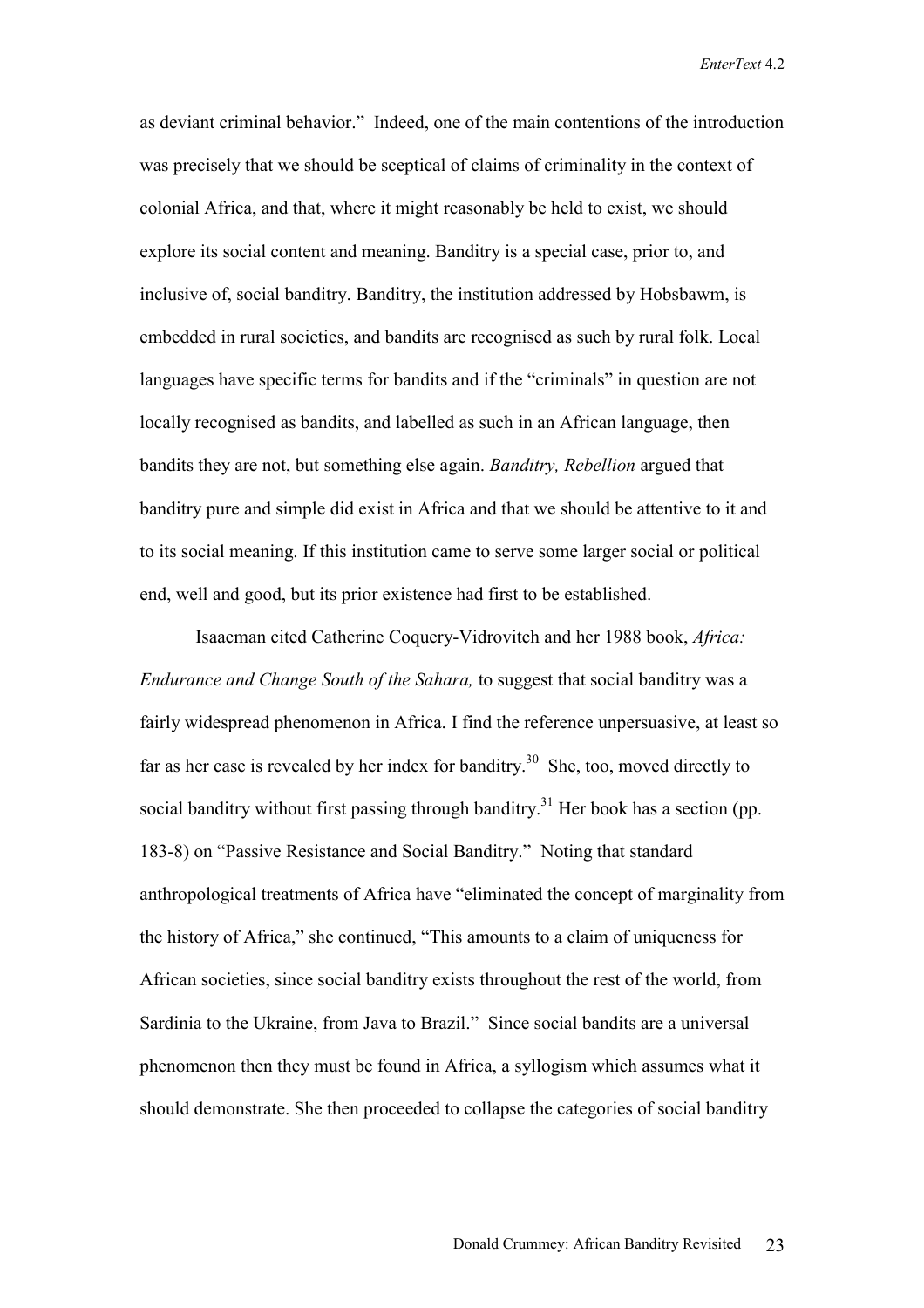and banditry, drew prominently on Isaacman's 1977 article, and referred in large part to the same incidents as did Isaacman himself.

Nonetheless, interesting writing on banditry and on the social dimensions to criminality in Africa there has been. Fernyhough has revised the views he put forward in *Banditry, Rebellion*, now arguing that Ethiopian banditry was less dominated by the noble class than the papers in the 1986 collection allowed, and evinced more explicit peasant participation, that it was an institution more subversive of the social order. It is worth quoting his conclusion at some length. His earlier interpretation, he now argued:

diminishes the extent to which peasants turned outlaw to escape the worst hardships of their rural milieu. Secondly, peasants played leading roles as *shifta* and were not always subordinate to nobles and gentry. Thirdly, the stress on the interdependency of nobles and peasants within *sheftenat* deprecates the very close links between peasant brigands and local communities. The latter assisted bandits and in turn the authorities demonstrated their recognition of this support in the ways they tried to suppress brigandage. Rural support was particularly assured when peasants could see no crime in the incident, which led the *shifta* to his new calling, but it collapsed, as Bahta Hagos discovered, when the bandit was repressive. Fourthly, peasant bandits were often so explicit about their grievances and the "unjust" demands on their communities that their protest, though couched in terms of familiar moral claims, edged towards being reformist. As bandits joined successive peasant revolts after 1941, that protest became clearer and more radical, though often the peasant-bandit voice remained contradictory, and one among many. Nevertheless, active *shifta* involvement in rebellions in the latter years of imperial Ethiopia cannot be squared with the assertion that banditry helped diffuse revolt, not least because the number of bandits who made it into the ruling elite after 1900 was trifling, and their example exceptional.… Ironically, by igniting peasant resentment even the coopted, repressive, bandit may have played his part in politicizing the weak and humble.<sup>32</sup>

Outside of Ethiopia, scholars of North Africa have paid the most serious attention to banditry. David Hart's *Banditry in Islam* looks at five cases from Morocco and one from Algeria as well as one from Pakistan.<sup>33</sup> While he had no problem in finding bandits, he found practically no redistributors, the only case being reported in sources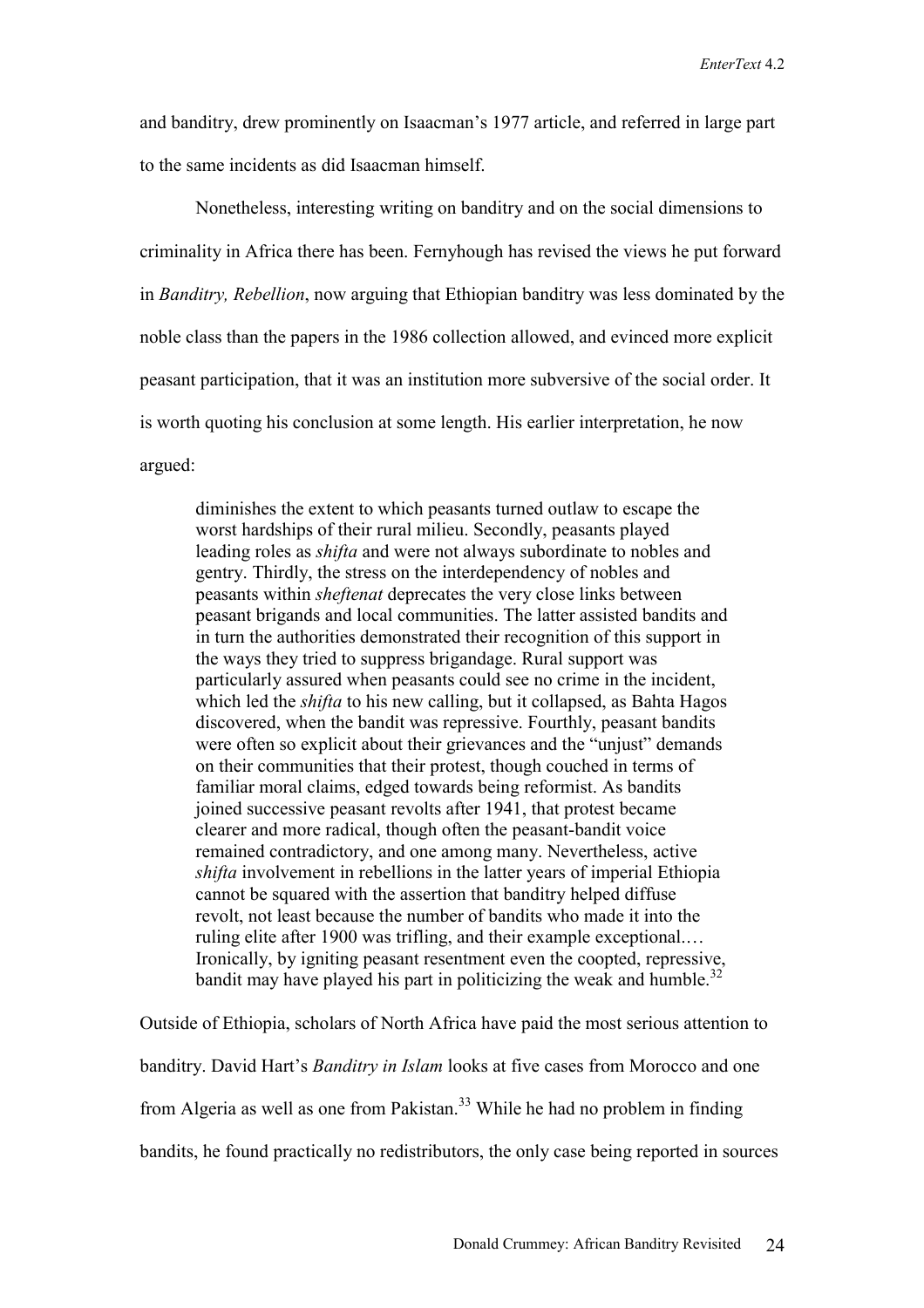at several removes from their original. On the other hand, banditry in both Morocco and Algeria could not avoid being caught up in struggles to resist European colonialism, and, in this sense, assumed social dimensions.

Banditry in Morocco was localised in two mountainous regions, the Jbala in the north, and the Atlas, in the centre and south. The Jbala gave rise to one Ali I-Bu Frahi, "Ali the Six-Fingered," in the first decades of the nineteenth century.<sup>34</sup> Hart's account here rests, in turn, wholly on the account of the Englishman, John Drummond-Hay. Ali was a very physical man and found himself in a number of scrapes, eventually emerging as a highwayman leading a gang which waylaid caravans on the main road between Tangier and Tetuan. The sources attribute to him an eloquent defence of his activities, in which he compared himself with the sultan, who also broke the Prophet's law by rapine and extortion. Ali enjoyed a Robin Hood reputation. He never molested the poor and enjoyed the active support of local villagers who fed him and invited him to their weddings. However, he achieved such eminence as to warrant a sultanic edict against him and he was eventually betrayed, punished, and killed. Finally, as Hart notes, Ali was already becoming legendary when Drummond-Hay recorded his story.

Other Moroccan bandits reveal fewer redeeming features. Bandit gangs operated in the same area as Ali at much the same time. They robbed travellers, raided livestock, and enslaved children.<sup>35</sup> The poor, because of the feebleness of their resistance, were favoured targets. The most famous of these bandits was Mawlay Ahmad al-Raysuni, ruthless and very successful.<sup>36</sup> In the first decade of the century he made a profession out of kidnapping Europeans (and Americans) for ransom. This made him not only rich, but also famous, and he was appointed governor of Asila. In the circumstances of rising European colonial pressures in the area, Raysuni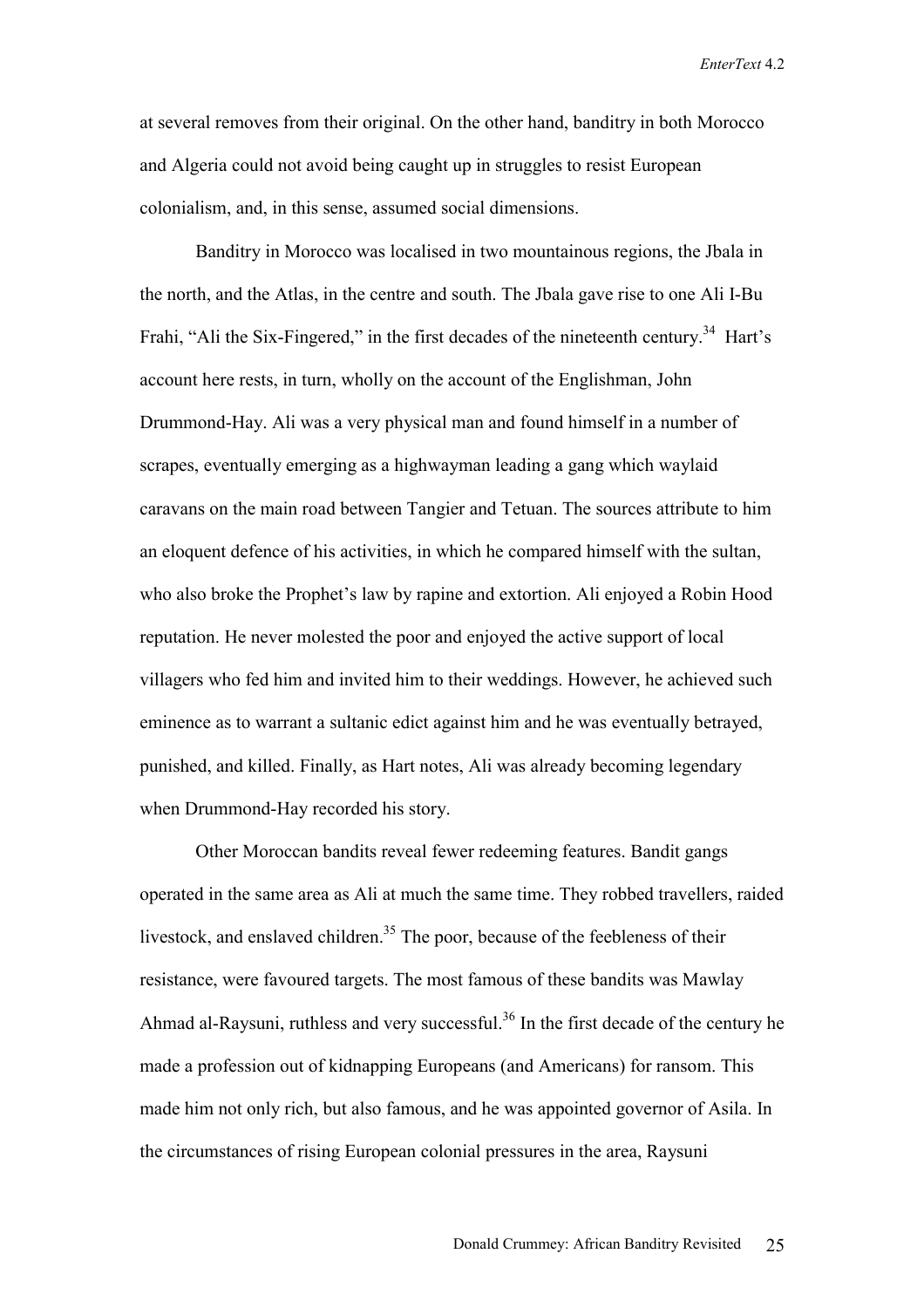temporised, refusing to join the resistance led by bin 'Abd al-Krim, who eventually defeated and incarcerated him in 1925, when he died.

Raysuni and his fellow bandits of the Jbala were Arabic speakers. The Berber of the High Atlas also put forth some bandits of their own. None evinced a redistributive ethic, although one did involve himself in the Moroccan struggle to rid themselves of the French. Bandits were known as *iqatta'em n-ibriden*, "cutters of the road," and around 1930 two of them became particularly famous, w-'Abbu and u-Khuya. They bound themselves together by a socially recognised covenant and then set about robbing and murdering, their victims being all from neighbouring tribes. Eventually, u-Khuya betrayed w-'Abbu, leading him into an ambush, from which he himself did not escape alive, the ambushers punishing him for breaking his covenant with his fellow. $37$  A few years later, in 1933, the nearby Ait Murghad were brought under French rule. One of them, Zayd u-Hmad, refused to surrender and took to the hills. He had already for some years established himself as a raider, and in the summer of 1934 he began to waylay colonial officials, plundering them of payroll money. However, he found that his own people would no longer provide him with refuge, so he turned to *jihad*. Again he attacked officials of the French administration, killing a few, before he turned to attacking Muslims who were collaborating with the French. His attacks were successful enough to provoke a manhunt, and at the beginning of March 1936, he was killed by one of his former companions.<sup>38</sup> The resistance of Zayd u-Hmad was reflected twenty years later in the career of yet another Berber bandit of the Atlas, Hmad Uhansal, whose brief career, in mid-1953, took place in a larger atmosphere of nationalist agitation. Hmad killed a number of Frenchmen before the French secured his betrayal by offering a large reward. Like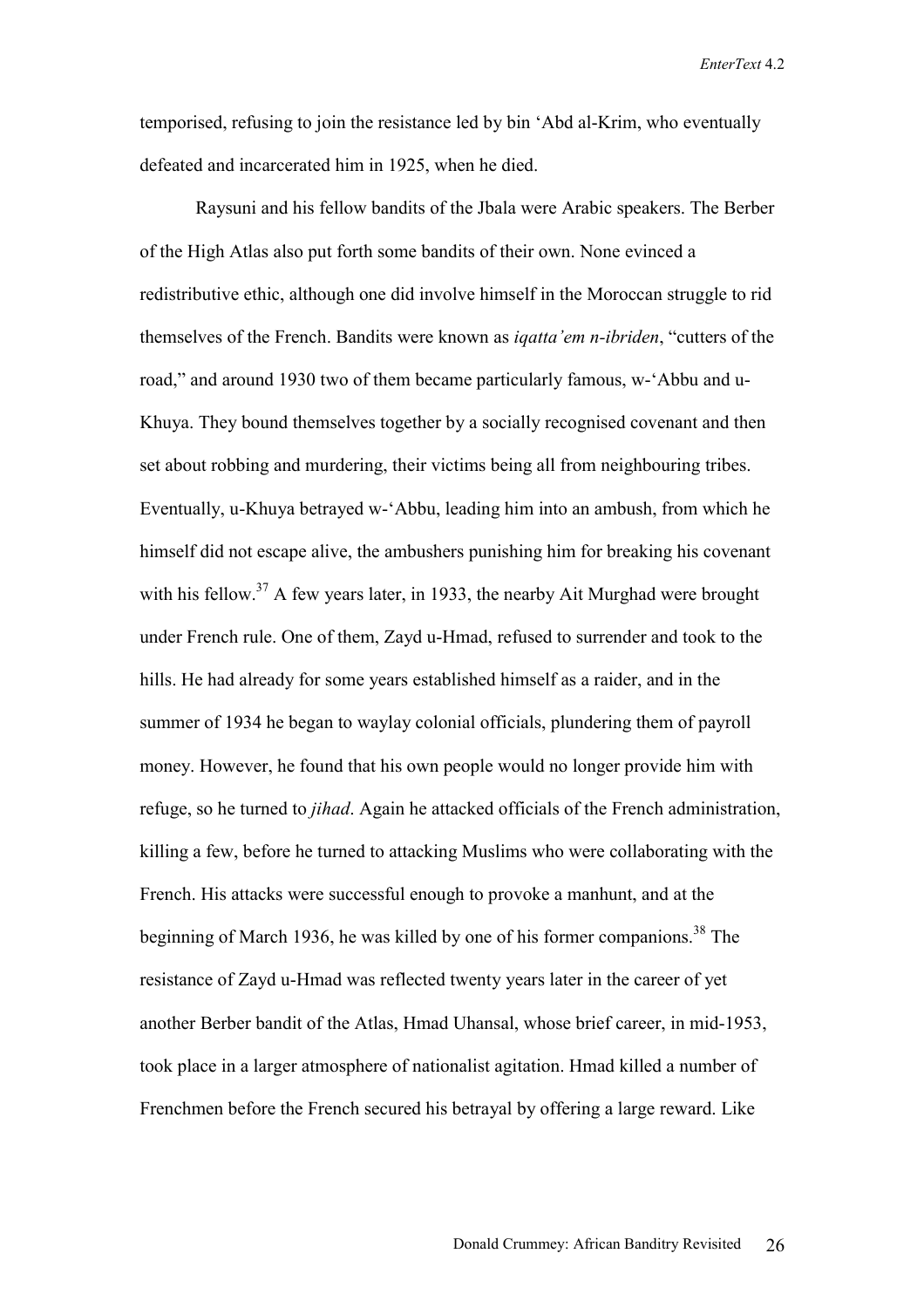most of the other Moroccan bandits, there is a national edge to the story of Hmad, and in that sense he touches on social banditry.

Neighbouring Algeria, with its large population of French settlers and extensive alienation of the lands of the indigenous, might be supposed to be more fertile ground for social banditry. Banditry there was, and with social overtones. The first noted bandit, Muhammad u-l-Hajj 'Abdun-Kabylia, emerged in the aftermath of a great rebellion of 1871 in the Kabylia.<sup>39</sup> w- $\Delta$ bdun was convicted of murdering the president of a local council. In 1884 he was condemned to imprisonment on Devil's Island, off the coast of South America, from which he escaped and returned to Algeria, where he entered the forest. In 1891 he was joined by a brother and a nephew. His main targets were Algerians who acted against them. The French attributed multiple murders of other Kabyles to him. Multiple attacks in 1892 and 1893 meant that it was harder and harder for the French to staff local offices or to recruit Algerian police. W-'Abdun did enjoy substantial support from local people, but he also multiplied his enemies among them, and early in 1894 his nephew was captured, and in 1895, w-'Abdun himself went on trial in Algiers. He was publicly executed in May 1895.

The First World War was the setting for the career in the Aures of Misa'ud bin Zilmad, who headed up a band of army deserters and malcontents.<sup>40</sup> He took over this role from his brother. On the night of 14-15 October 1917, bin Zilmad's band attacked the village of Fum Tub, an attack which drew the attention of the French. Until 1919 bin Zilmad confined his activities to attacking Algerians, some of them in revenge for his brother's death. In that year, the French began large-scale operations against him and other bandits. Although he survived at least one battle, he was eventually tracked down and killed in March 1921. Bin Zilmad did show a concern for justice, "curbing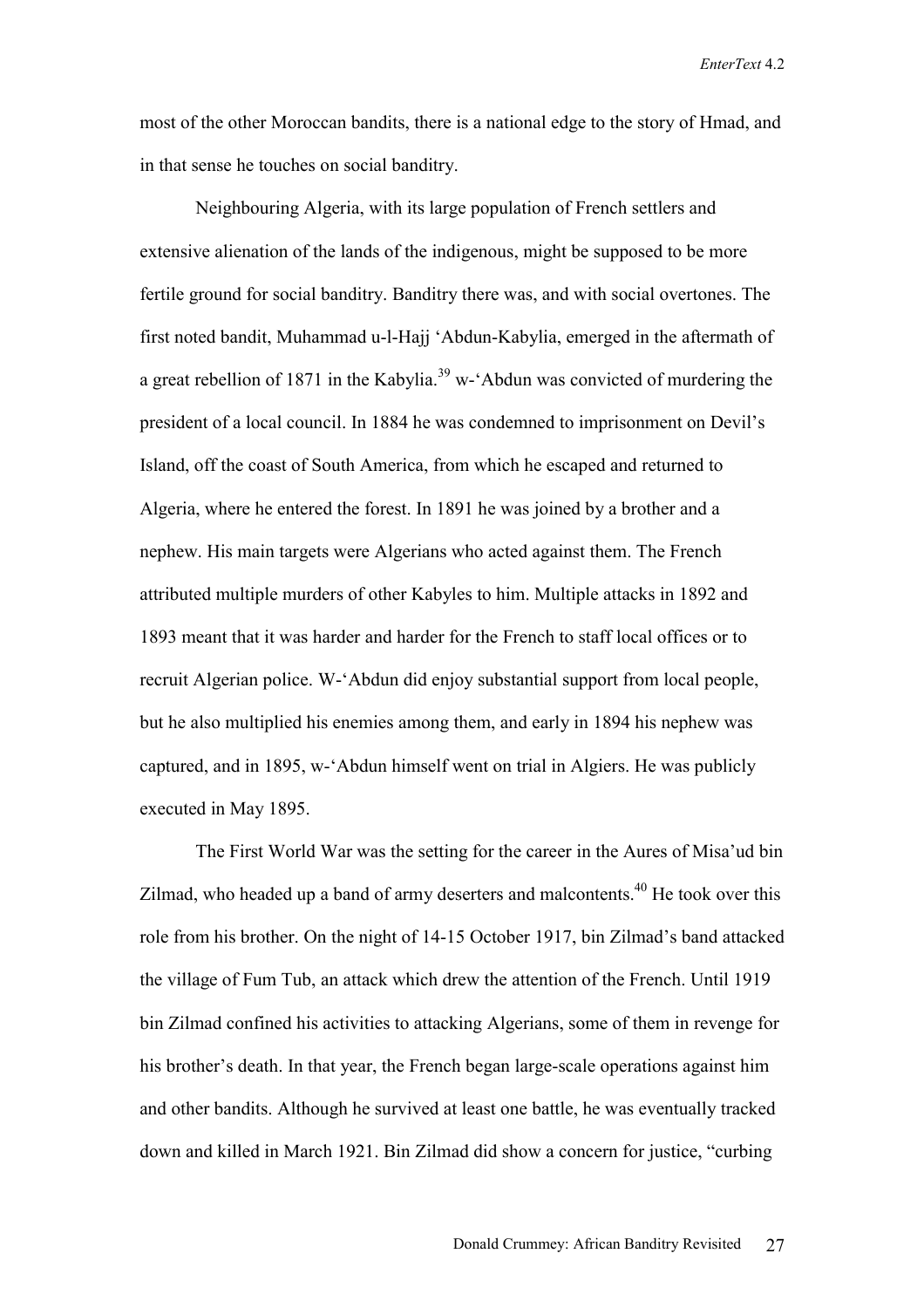the exploitation of the poor by the rich and by limiting the liberties taken by local power holders," but he paid little attention to French settlers in the region. So, of the two Algerian bandits, bin Zilmad more clearly demonstrates a social dimension.

Nathan Brown takes up the question of banditry in modern Egypt, arguing that, essentially, it was an invention of the Egyptian state as it struggled to strengthen and "modernize" its position *vis à vis,* on the one hand, the recalcitrant Egptian countryside, and, on the other, the occupying British.<sup>41</sup> To be sure, banditry was not wholly a state invention, rather an increase in rural crime was turned by the Egyptian state into a national crisis justifying new institutions, Commissions of Brigandage, for intervention in the countryside, institutions outside the control of the British. In the 1880s there does appear to have been one of a number of upswings of robbery and plundering in the countryside. Rather than the classical fellaheen, the perpetrators seem to have been, firstly, bedouin, and secondly, immigrants from Upper Egypt, Nubia and the Sudan. These bedouin had long ceased to be nomads but retained a social identity distinct from that of the ordinary countryfolk. The robbers of the 1880s operated in gangs ranging from as few as six up to sixty members and took part in highway robbery, estate raiding and rustling. Some set up protection rackets targeted at the peasantry. Brown claims that there is no evidence that these bandits enjoyed a privileged relationship with the peasants or acted with any consciousness of the needs and interests of the peasantry. Nor is there evidence that they achieved heroic status in the eyes of the peasants. Rather, such evidence as we have, suggests that peasants looked on bandits with fear. Not unlike the Ethiopian situation, Egyptian banditry "was a weapon not of the weak but of the strong...."<sup>42</sup> And it proved, ultimately, to be a weapon whereby the British extended their control in Egypt, seizing control of the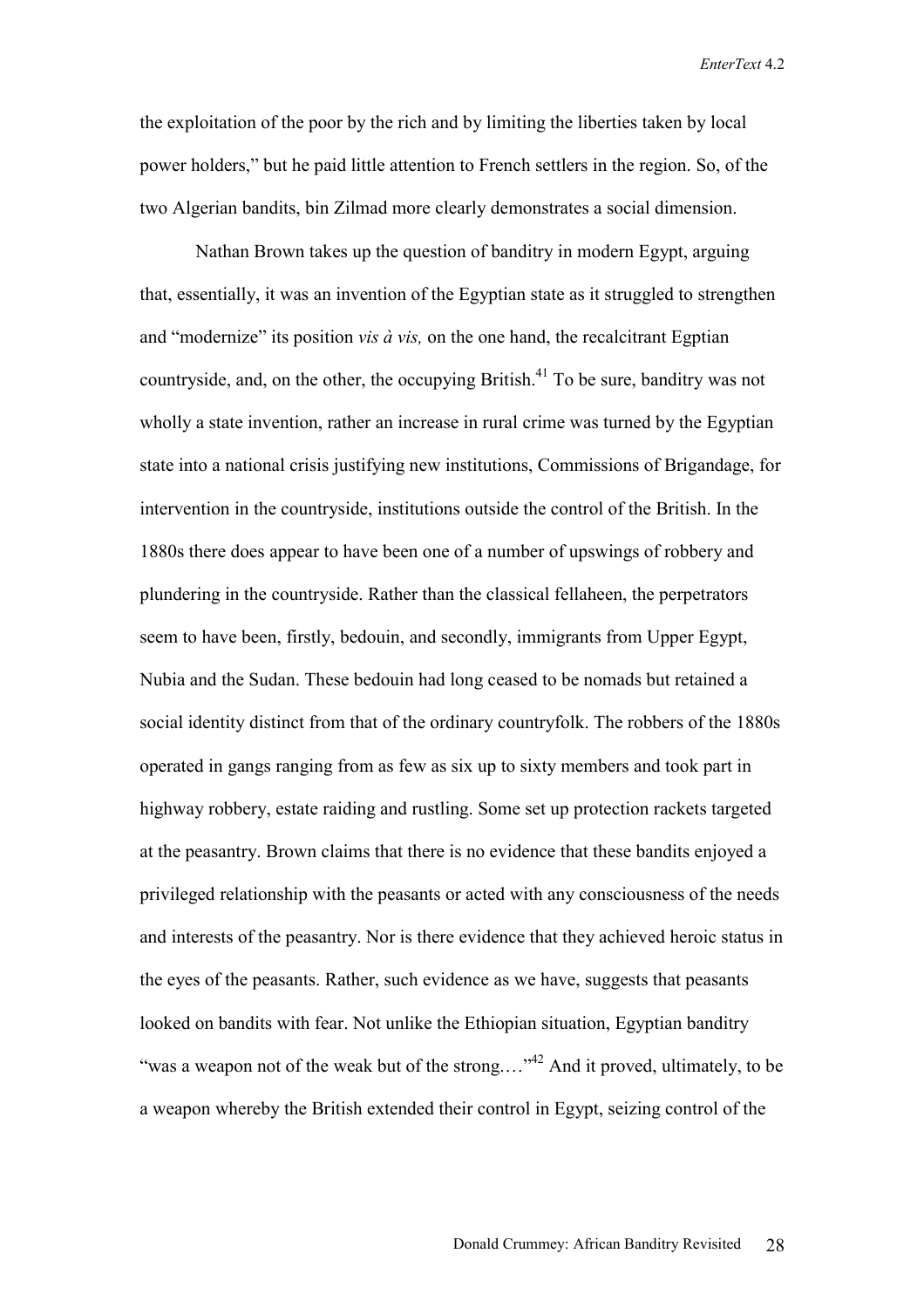Commissions of Brigandage from the Egyptian government and taking them into their own hands.

Gwyn Campbell writes of the importance of banditry in nineteenth-century Madagascar, depicting an institution arising from the dynamics of indigenous societies and their interactions much as the Rwandan and Ethiopian kingdoms also generated banditry.43 Banditry in Madagascar was intimately bound up with resistance to incorporation by an indigenous state. Not the least of the strengths of Campbell's account is the rich Malagasy vocabulary for banditry which he reports. Madagascar banditry clearly had a social dimension, but that dimension was originally generated by the oppressive actions of the Merina kingdom, and only at the very end of the nineteenth century did it engage with European imperialism. Campbell identifies three distinct strands of indigenous banditry: "traditional cattlestealing, anti-Merina resistance, and the reaction of ordinary farmers within the Merina empire to oppressive taxation."<sup>44</sup> Cattle-stealing and slave raiding were institutionalised activities of two non-Merina ethnic groups in Madagascar. Anti-Merina resistance generated a different kind of banditry along the external and internal boundaries of the Merina state, which, by the mid-1820s, had assumed its definitive shape, controlling the island's central plateau and corridors leading through tropical rainforest to the principal port on the island's north-west coast. Bandits haunted the *efitra*, "a no-man's land ringing the plateau." The *efitra* had historically been the home of bandits and their bands were swelled in the nineteenth century by refugees fleeing imperial Merina rule. Finally, Campbell argues that brigandage arose within the Merina state as a protest against the state's forced labour policies, starting in the 1820s, and expanding with the escalation of forced labour in 1869. The "Merina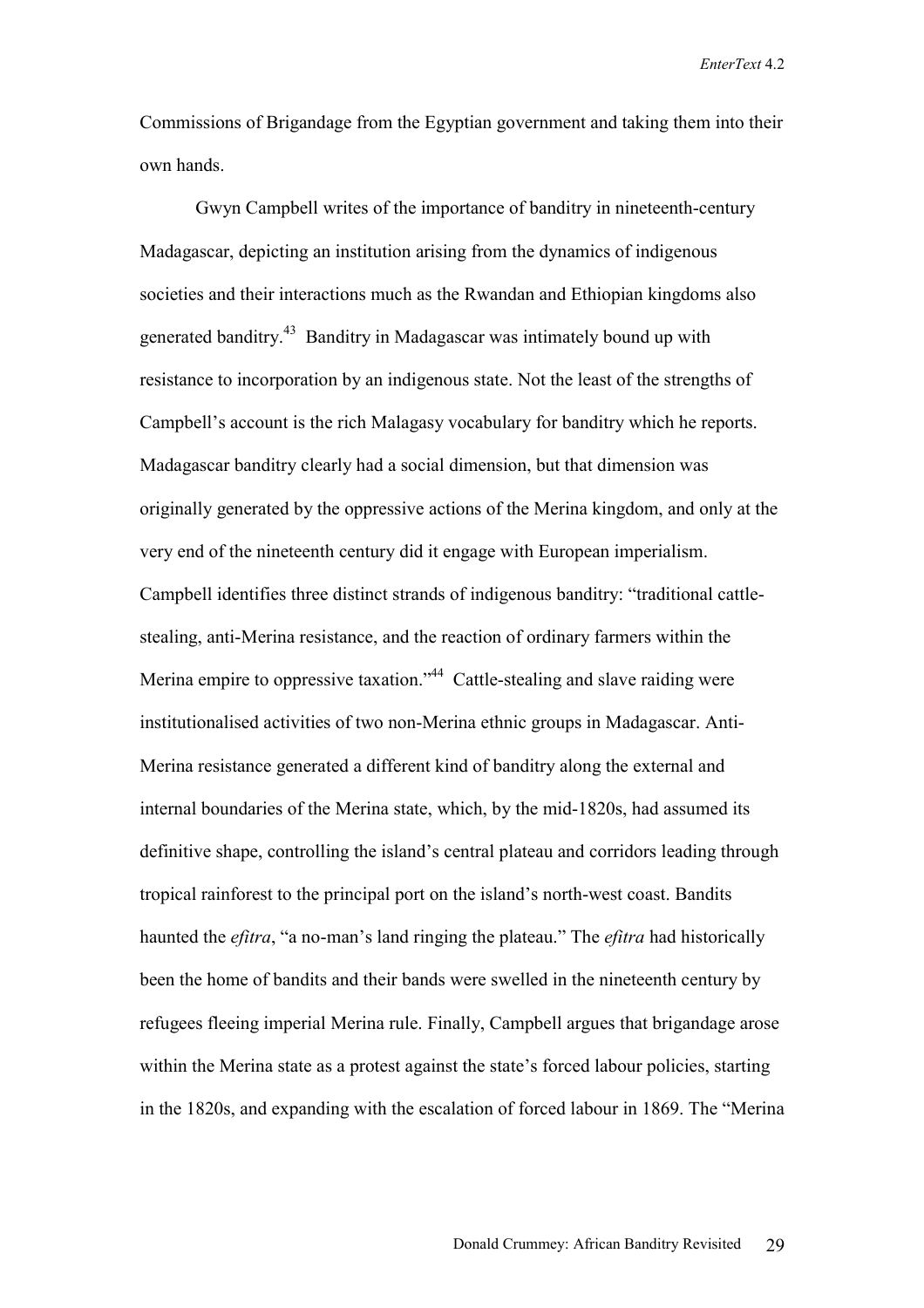state played a crucial role in determining both the nature of brigandry and its timing<sup>-15</sup> by its efforts to monopolise land and labour.

The policy of forced labour, *fanompoana*, coopted young men into either the army or factories. Terms of service were harsh and disruptive of local agricultural production. Protest in turn was met with harsh repression that fed the flight to the *efitra*. The state's role in stimulating banditry, in Campbell's view, is reflected by the fact that "brigandry tended to reach epidemic proportions during and immediately following any period of major or prolonged military conflict, for war both produced and left behind armed bands of uprooted individuals.<sup>346</sup> However, he notes in addition that banditry also increased at moments of state strength, which in turn meant increased *fanompoana*. Banditry drew young men from agricultural societies during the off-cycle of the agricultural year, one that coincided with an increase in commercial activity. Bandits rustled cattle, enslaved, and destroyed rice silos. There is little evidence that they re-distributed their plunder to local villagers, in spite of the fact that they maintained close ties to them, but they did express resistance to the overweening demands of the Merina state. Through most of the century their focus was the Merina state. However, from the late 1880s the plateau bandits were transformed into guerrillas fighting a state that "violated ancestral values" and allied itself with foreign missionaries and mining firms. French imperialism tried to prop up this regime, and, in so doing, ignited the Menalamba revolt of 1895-97, in which former bandits played prominent roles.<sup>47</sup> Here then is a persuasive example of banditry, generated by indigenous dynamics, evincing the venality of ordinary banditry, but at the same time embodying social protest and feeding into rebellion.

An article by George Simpson returns the discussion of African bandits to north-east Africa and to Ethiopia.<sup>48</sup> Bandits are really incidental to Simpson's paper,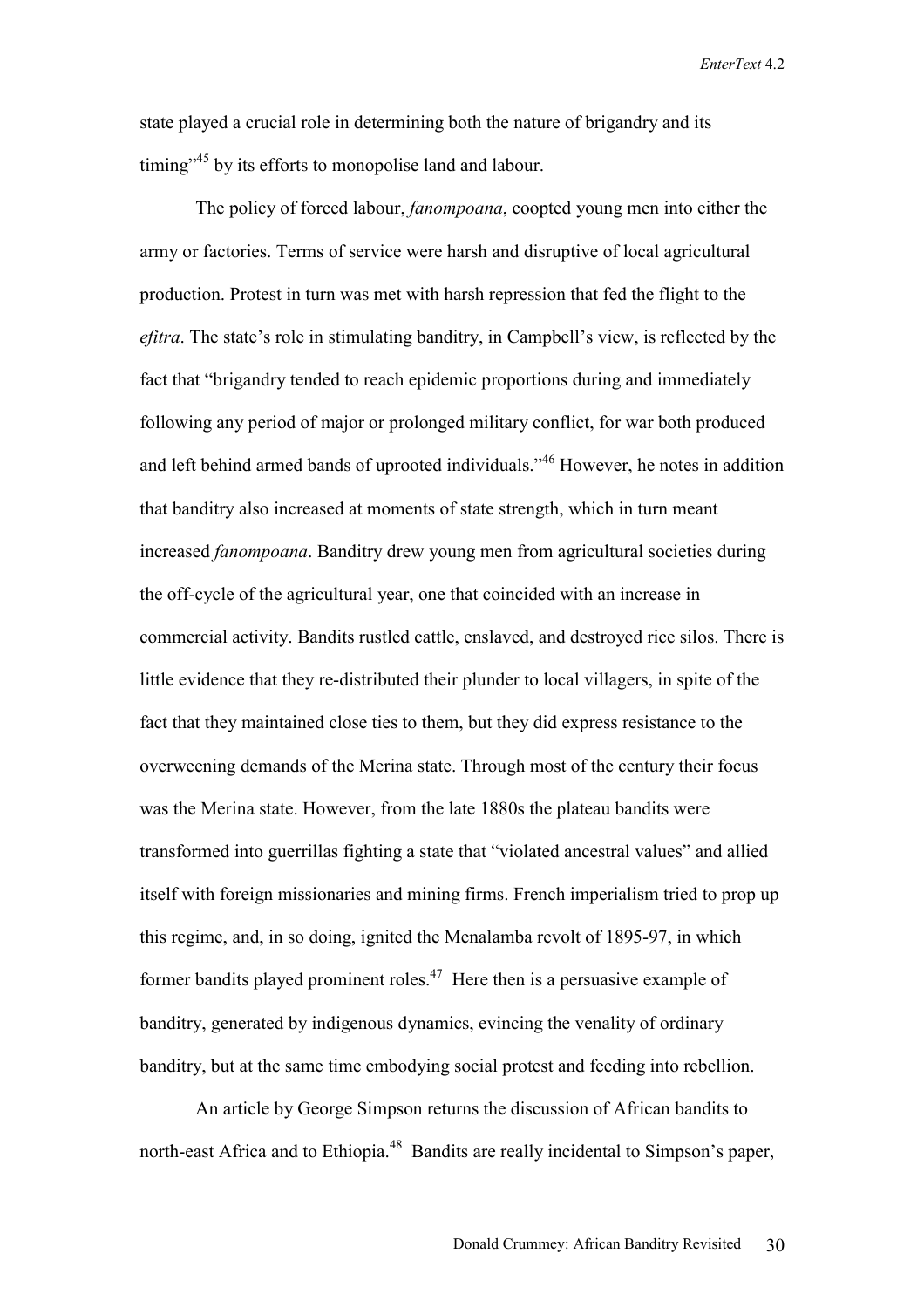the primary focus of which is on colonial decision-making; nonetheless it does confirm the importance of Ethiopia as a generator of bandits in the African Horn.<sup>49</sup> Following the definition in the early years of the twentieth century of the borders of north-east Africa through a series of bilateral treaties between Ethiopia, on the one hand, and Britain, Italy and France on the other, the governments of the region were slow to establish administrative control of their outlying territories. Ethiopian territorial expansion, unlike that of the European powers, involved the settlement of garrisons of Abyssinian peoples in newly-subjugated territories, garrisons only loosely controlled from Addis Ababa and supported, not by salaries from the national government, but by levies on the local populations.

The establishment of borders meant the creation, in the European colonial territories, of lush fields adjacent to Ethiopia, only nominally policed, open to the Ethiopian border garrisons, who plundered them for cattle, ivory and slaves. Northern Kenya and eastern Sudan proved temptations which the Ethiopians could not resist.<sup>50</sup> These plundering bands, with more than a little justice, were looked on as banditry by the administrations of Kenya and the Sudan. Simpson addresses a crisis of crossborder raiding occasioned in 1913 by the terminal illness of Emperor Menilek and the consequent weakening of central control from Addis Ababa, but, in truth, the regional problem was broader and more longstanding. The British consul in southern Ethiopia, Arnold Hodson, described the situation as follows: "Since 1920 the inroads of poachers and raiders from Abyssinia into the East Africa Protectorate had become more and more frequent, and had made life intolerable both for the natives, who were robbed of their cattle and often murdered into the bargain, and for the administration."51 Simpson argues that persistent Ethiopian cross-border raiding led eventually to the strengthening of the British imperial presence in Kenya's Northern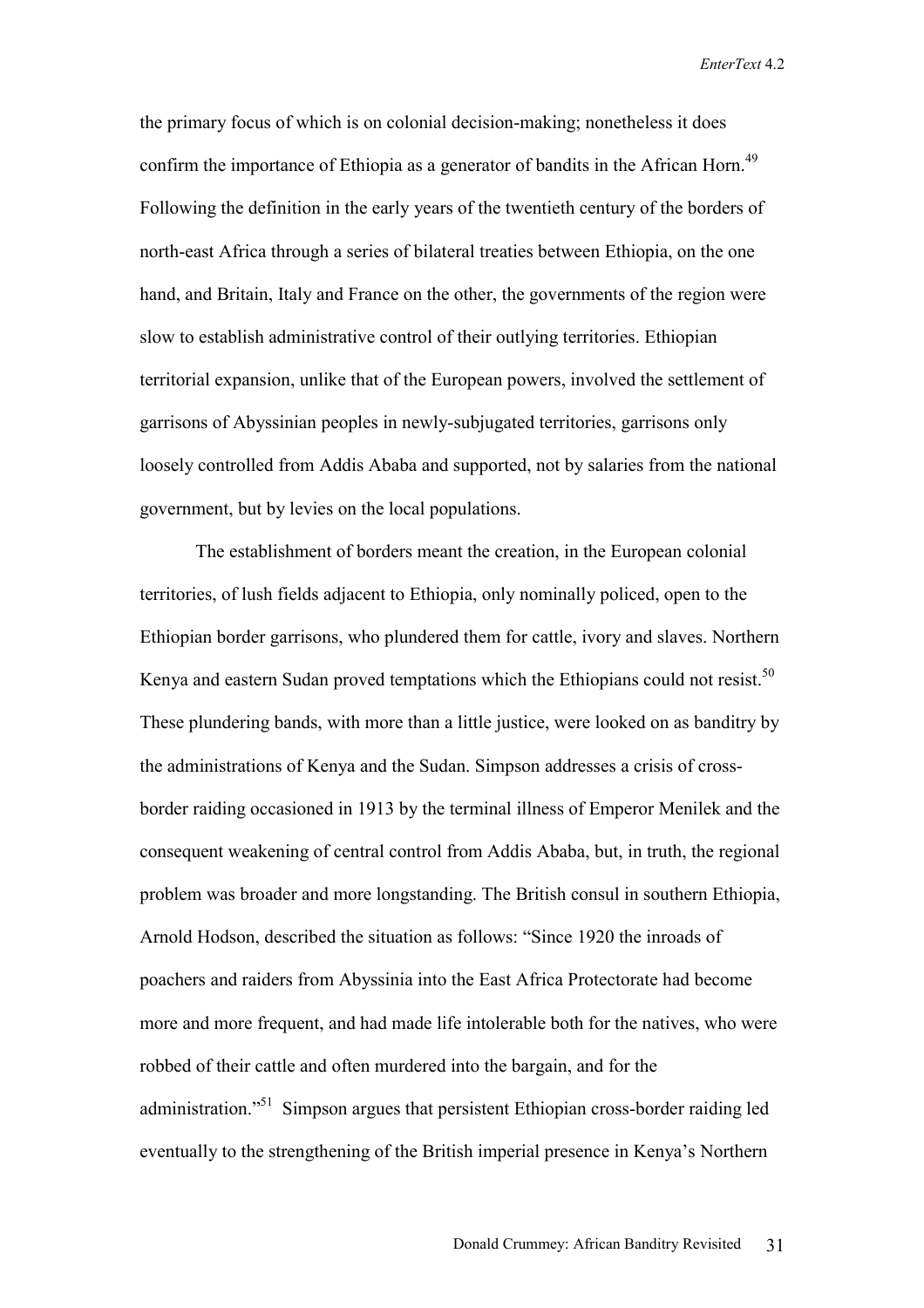Frontier District. However, at the same time, his article draws our attention back to the association of banditry with Ethiopia and to the venal, rather than heroic, dimensions of banditry.

At the same time as bandits have received modest attention in the literature dealing with Africa, African historians have also explored social dimensions to criminality.52 Space precludes an exploration of these contributions, but I would like to conclude with a brief discussion of poaching, a highly social form of rural "criminal" activity, and one of particular salience in East and Southern Africa in an era of heightening environmental consciousness. There have been two particularly useful contributions.

Ed Steinhart explored traditions of hunting in Kenya during the twentieth century, establishing hunting to have been an activity of greater economic and cultural importance among the peoples of eastern Kenya than has hitherto been recognised.<sup>53</sup> He went on to discuss the rise of big game hunting in Kenya, in the early years of the century, and the institutionalisation in the interwar years of the "white hunter." Hunting brought to world attention East Africa's remarkable resources of large mammals, which eventually became a cornerstone of Kenya's lucrative tourist industry. In the 1930s, with a remarkable rise in conservationist thinking in colonial circles, stimulated in part by the American Dust Bowl, the foundations of a national park system were laid. The system itself came into existence in the years immediately following World War II. Up to this time, African hunting had survived, in rather more limited form. But the creation of the national parks meant the criminalisation of African hunting and major campaigns to eradicate it. In a classical irony, an important device for undercutting the economic attraction of hunting was the hiring of poachers as salaried gamekeepers. An activity which had provided protein for the diet of local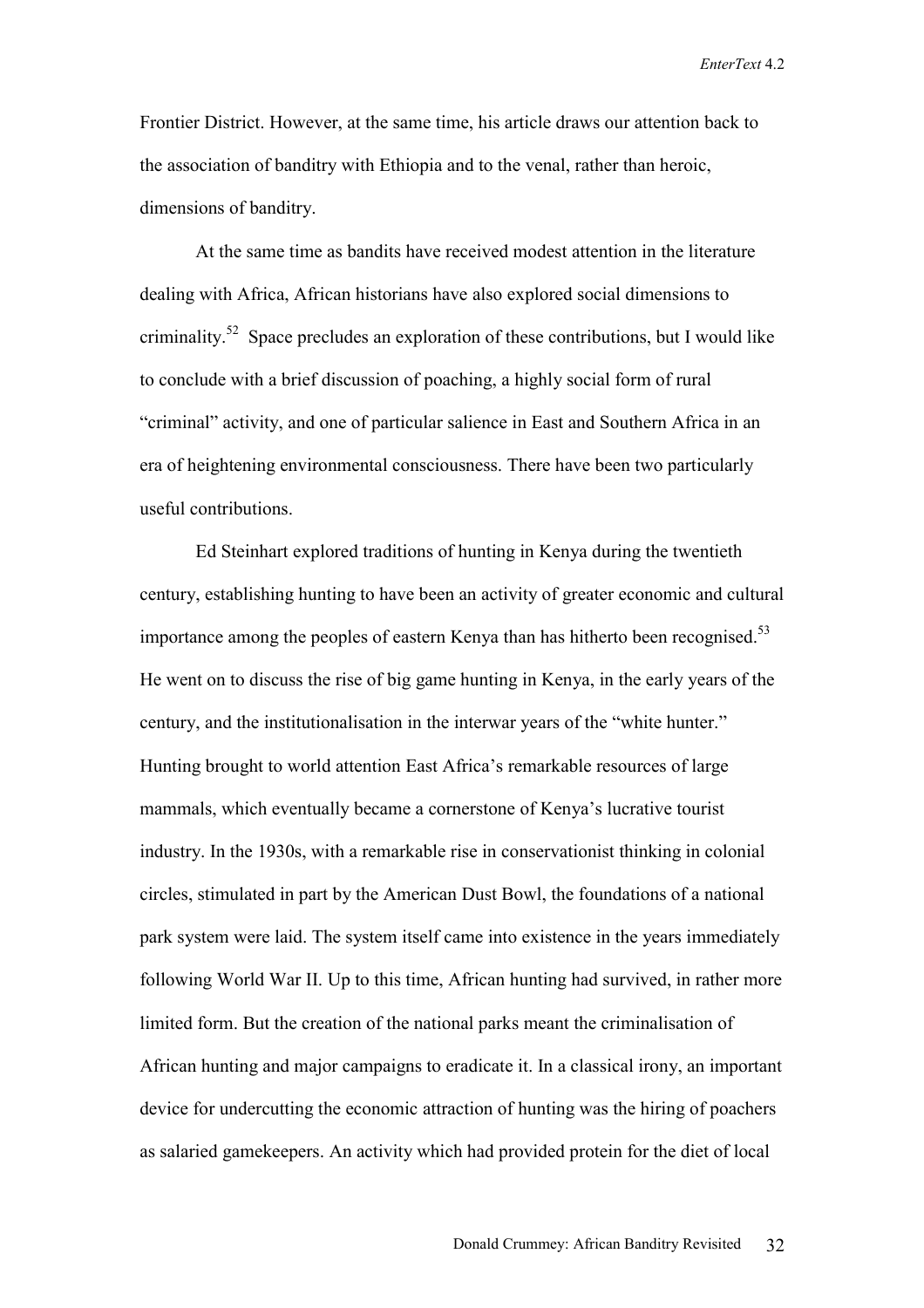people, and revenue through the sale of game trophies and ivory, now became illegal in the eyes of Kenya's rulers. These rulers, in the 1950s, were, of course, European colonialists, but their policies were embraced holus-bolus by their African successors, who found themselves with their own poaching wars to wage.

Kenneth Kaunda, president of the independent African republic of Zambia, was an avid conservationist and promoted policies similar to those of Kenya's, but without success. Clark Gibson has explored the collapse of anti-poaching legislation in Zambia from the standpoint of national institutions. His point of departure is the anomaly that Zambia was an authoritarian one-party state with an executive leader with strong conservationist views, but nonetheless failed to pass legislation reflecting those views.<sup>54</sup> The economy of colonial Northern Rhodesia and the early independent state of Zambia was based on the mining and exporting of copper, but the creation of the one-party state in 1972 coincided with a collapse of copper prices. Local people turned to the one resource still accessible to them of value on the world market ivory and rhinoceros horns—and through the 1970s and 1980s poaching ran at a very high level, with local markets in game meat also springing up. The activity was a criminal one, but Kaunda's attempt to enact laws which would carry punishments sufficient to deter it, ran aground in the national legislature, where politicians reflected local values and refused to cooperate. The scale of poaching was prodigious—75% of Zambia's elephants were killed off between the late 1960s and 1989, and the black rhinoceros population of the Luangwa valley went from an estimated 50,000 in 1972 to fewer than twelve in 1992. Thus, in the latter half of the twentieth century poaching in Africa has increased exponentially. World attention so far has focused on the effect on wildlife, but it is not difficult, at the same time, to perceive the social dimension to this expression of rural criminality.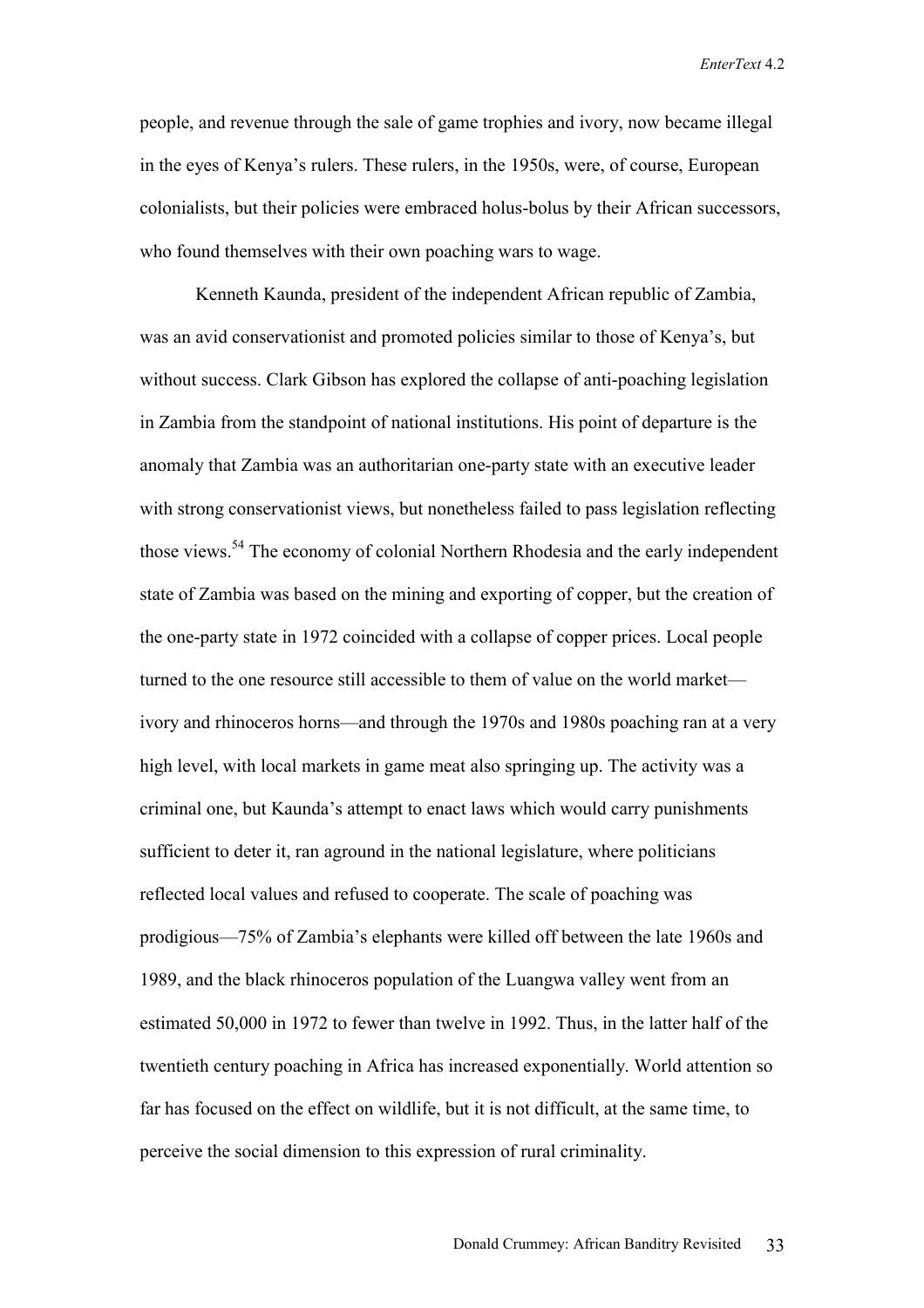Africanists still have plenty of terrain to cultivate in exploring the social dimensions of rural criminality. Hobsbawm's *Bandits* draws their attention to the phenomenon of the gang, remarkably uniform in its scale and composition over vast stretches of territory and time. While the sources for, and possibly the incidence of, banditry in Africa increase with the advent of European imperialism and the establishment of colonial regimes, Africanists would be mistaken in understanding bandit activity in Africa purely as a function of resistance to European colonialism. They would do well to take seriously the spaces created by earlier states on the continent in which the bold, the disaffected and the ambitious flourished.

 $\overline{a}$ 

<sup>&</sup>lt;sup>1</sup> This is a slightly revised version of a paper originally delivered to the Annual Meeting of the Social Science History Association in Fort Worth, Texas, November 1999, as part of a panel entitled "Eric Hobsbawm's Bandits: A Thirty Year Retrospective." The principal editions referred to here are: Eric Hobsbawm, *Bandits* (Harmondsworth: Penguin, 1972, and  $2<sup>nd</sup>$  ed., 1981). A third edition published by Weidenfeld and Nicolson (London, 2000) appears to be identical to the 1981 edition. The literature referenced in this revisitation appeared between 1986 and 1999.

<sup>&</sup>lt;sup>2</sup> See the Preface to the Penguin editions (1972 and 1981), 14. The 2000 edition repeats the 1972 preface *verbatim*.

E. J. Keller, "A twentieth century model: the Mau Mau transformation from social banditry to social rebellion" (*Kenya Historical Review* 1.2, 1973), 189-205. 4

<sup>&</sup>lt;sup>4</sup> Allen Isaacman, "Social banditry in Zimbabwe (Rhodesia) and Mozambique, 1894-1907: an expression of early peasant protest" (*Journal of Southern African Studies* 4.1, 1977), 1-30.

*International Journal of African Historical Studies*, 17.2, 1984, 201-227. 6

Donald Crummey, ed., *Banditry, Rebellion and Social Protest in Africa* (London: James Currey, 1986).

<sup>7</sup> Thoughtful reviews would include: Stanley Cohen's review article, "Bandits, Rebels or Criminals: African History and Western Criminology" (*Africa* 56.4, 1986); Richard Rathbone in the *Journal of Southern African Studies* 14.1(1987), 167-168; Allen Isaacman in the *American Historical Review* 93.2 (1988), 472-473; John Lonsdale in the *Journal of African History* 29.1 (1988), 111-113; and Tony Emmett in the *International Journal of African Historical Studies* 21.3 (1988), 540-541. 8

Chapter 4: Ralph Austen, "Social bandits and other heroic criminals: Western models of resistance and their relevance for Africa."

<sup>9</sup> Austen, 91.

<sup>&</sup>lt;sup>10</sup> Chapter 5: Ray Kea, "'I am here to plunder on the general road:' Bandits and banditry in the prenineteenth century Gold Coast." The Gramsci quotation is on p.127.

<sup>&</sup>lt;sup>11</sup> Chapter 8: Robert Gordon, "Bushman banditry in twentieth-century Namibia."

<sup>&</sup>lt;sup>12</sup> Chapter 14: Alison des Forges, "'The drum is greater than the shout:' the 1912 rebellion in northern Rwanda."

<sup>13</sup> Ibid., 318.

<sup>&</sup>lt;sup>14</sup> Chapter 17: Terence Ranger, "Bandits and Guerrillas: the case of Zimbabwe."

<sup>15</sup> Ibid., 377.

<sup>16</sup> Ibid., 384.

<sup>&</sup>lt;sup>17</sup> Richard Caulk, "Bad Men of the Borders: Shum and Shifta in Northern Ethiopia in the 19<sup>th</sup> century" (*International Journal of African Historical Studies* 17.2, 1984), 201-27. 18 Caulk, "Bad Men," 214.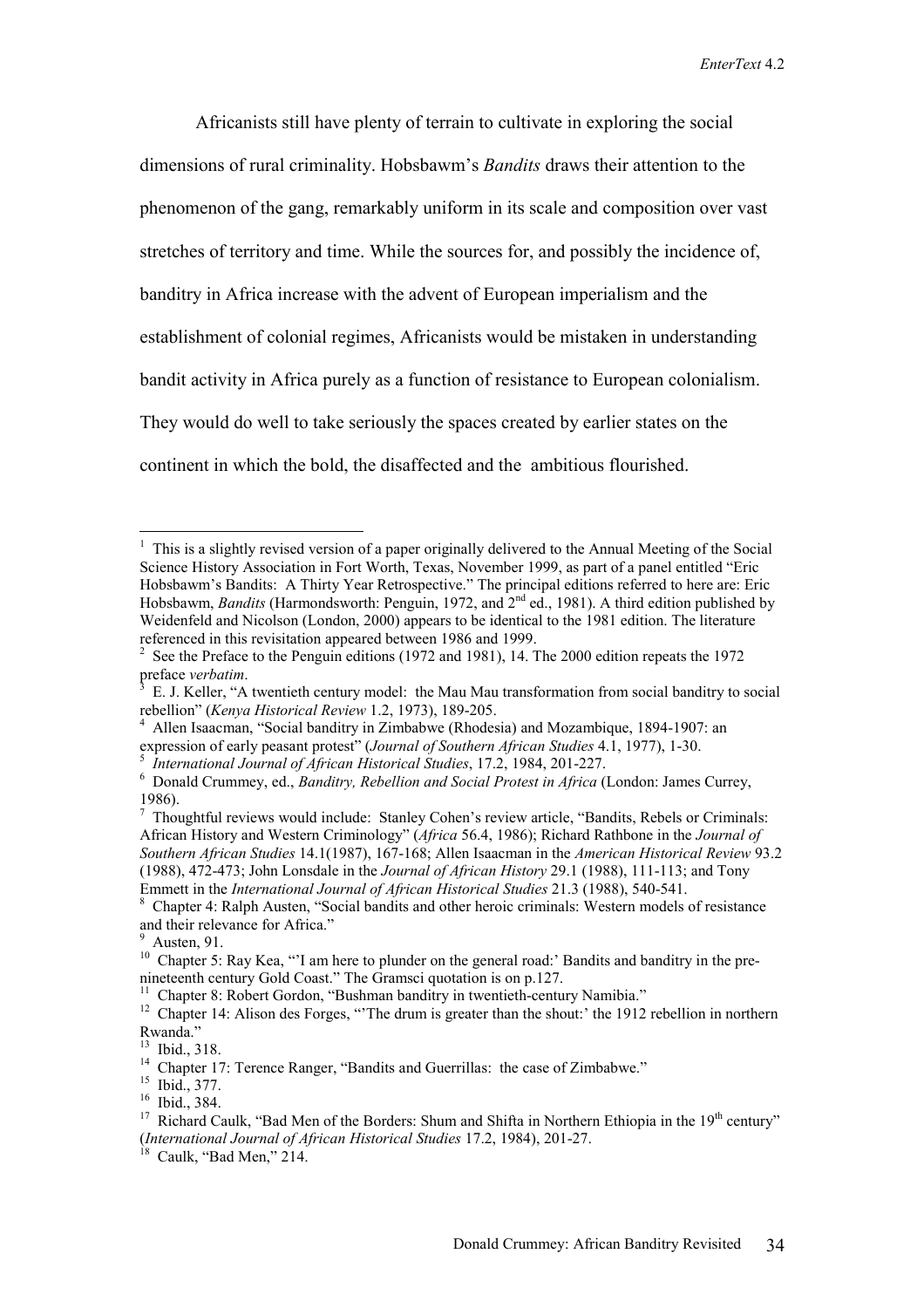<sup>19</sup> Ibid., 218. Caulk goes on to quote a parody of a prayer which rustlers offered up: "O God, give us the property of old weak men, the property of the blind and limping, the property of orphans and women....'

<sup>20</sup> Chapter 13: Richard Caulk, "'Black snake, white snake:' Bahtä Hagos and his revolt against Italian overrule in Eritrea, 1894."

<sup>21</sup> Chapter 6: Donald Crummey, "Banditry and resistance: noble and peasant in nineteenth-century Ethiopia."

<sup>22</sup> Eric Hobsbawm, *Primitive Rebels. Studies in Archaic Forms of Social Movements in the 19<sup>th</sup> and*  $20<sup>th</sup>$  *Centuries (Manchester: Manchester University Press, 1959).* 

*<sup>20</sup>th Centuries* (Manchester: Manchester University Press, 1959). 23 J. Baeteman, *Dictionnaire Amarigna-Français suivi d'un Vocabulaire Français-Amarigna* (Dire-

<sup>24</sup> Chapter 7: Timothy Fernyhough, "Social mobility and dissident elites in northern Ethiopia: the role of banditry, 1900-69."

<sup>25</sup> Ibid., 163. Fernyhough subsequently revised his conclusion in an undated paper, "Interpreting Ethiopian Banditry: A Revisionist View." For a summary, see below.

<sup>26</sup> This passage rests on "Banditry and resistance," 138-9. The authoritative account of Kassa's career is Sven Rubenson, *King of Kings: Tewodros of Ethiopia* (Addis Ababa, 1966). 27 Luigi Fusella, ed., *Yaté Tewodros Tarik* (Rome, 1959), translated as "La cronaca dell'Imperatore

Teodoro II di Etiopia in un manoscritto amarico" (*Annali dell'Istituto Universitario Orientale di* 

28 *Economist*, August 8, 1992, "South Africa. Banditry versus politics."<br><sup>28</sup> *Economist*, August 8, 1992, "South Africa. Banditry versus politics."<br><sup>29</sup> Allen Isaacman, "Peasants and Rural Social Protest in Africa" (*Afr* 1-120. He addresses social banditry on pages 38-9, in a section entitled "Getting Even: The Politics of Retribution."

<sup>30</sup> The index is actually, "banditry, social," suggesting either that simple banditry doesn't exist or that it is a phenomenon of no interest. Catherine Coquery-Vidrovitch, *Africa: Endurance and Change South* 

The starting point for Akira Kurosawa's masterwork, *Seven Samurai* (1954), is the victimisation of peasants by bandits in pre-modern Japan.

 $32$  "Interpreting Ethiopian Banditry," no pagination.

33 David M. Hart, *Banditry in Islam: Case Studies from Morocco, Algeria and the Pakistan North West Frontier* (Wisbech, Cambridgeshire: Middle East & North African Studies Press, 1987).<br><sup>34</sup> Hart, *Banditry*, 6-12.<br><sup>35</sup> Ibid., 13-19.

36 Ibid*.,* 20-26. 37 Ibid., 30.

38 Ibid., 31-34.

39 Ibid., 39-40.

40 Ibid., 41-44.

<sup>41</sup> Nathan Brown, "Brigands and State Building: The Invention of Banditry in Modern Egypt" (*Comparative Studies in Society and History* 32.2, 1990), 258-81. 42 Brown, "Brigands," 260.

<sup>43</sup> Gwyn Campbell, "The Menalamba Revolt and Brigandry in Imperial Madagascar, 1820-1897" (*International Journal of African Historical Studies* 24.2, 1991), 259-91. 44 Ibid., 265.

 $45$  Ibid., 267.

46 Ibid., 269.

47 Ibid., 290.

48 George L. Simpson, "Frontier Banditry and the Colonial Decision-Making Process: The East Africa's Protectorate's Northern Borderland Prior to the First World War" (*International Journal of African Historical Studies* 29.2, 1996), 279-308. 49 Donald Crummey, "Banditry and resistance," 135.

<sup>50</sup> See, in addition to Simpson, Abdussamad Hajj Ahmad, "Gojjam: Trade, early Merchant Capital and the World Economy, 1901-1935," unpublished Ph.D. dissertation, University of Illinois, 1986, and John Lamphear, *The Scattering Time: Turkana Responses to Colonial Rule* (Oxford: Clarendon Press, 1992).

<sup>51</sup> Cited in Simpson, "Frontier Banditry," 288.

<sup>52</sup> See particularly, P. Scully, "Criminality and Conflict in Rural Stellenbosch, South Africa, 1870-1900" (*Journal of African History* 30.2, 1989), 289-300; Mark Beittel, "Mapantsula: Cinema, Crime